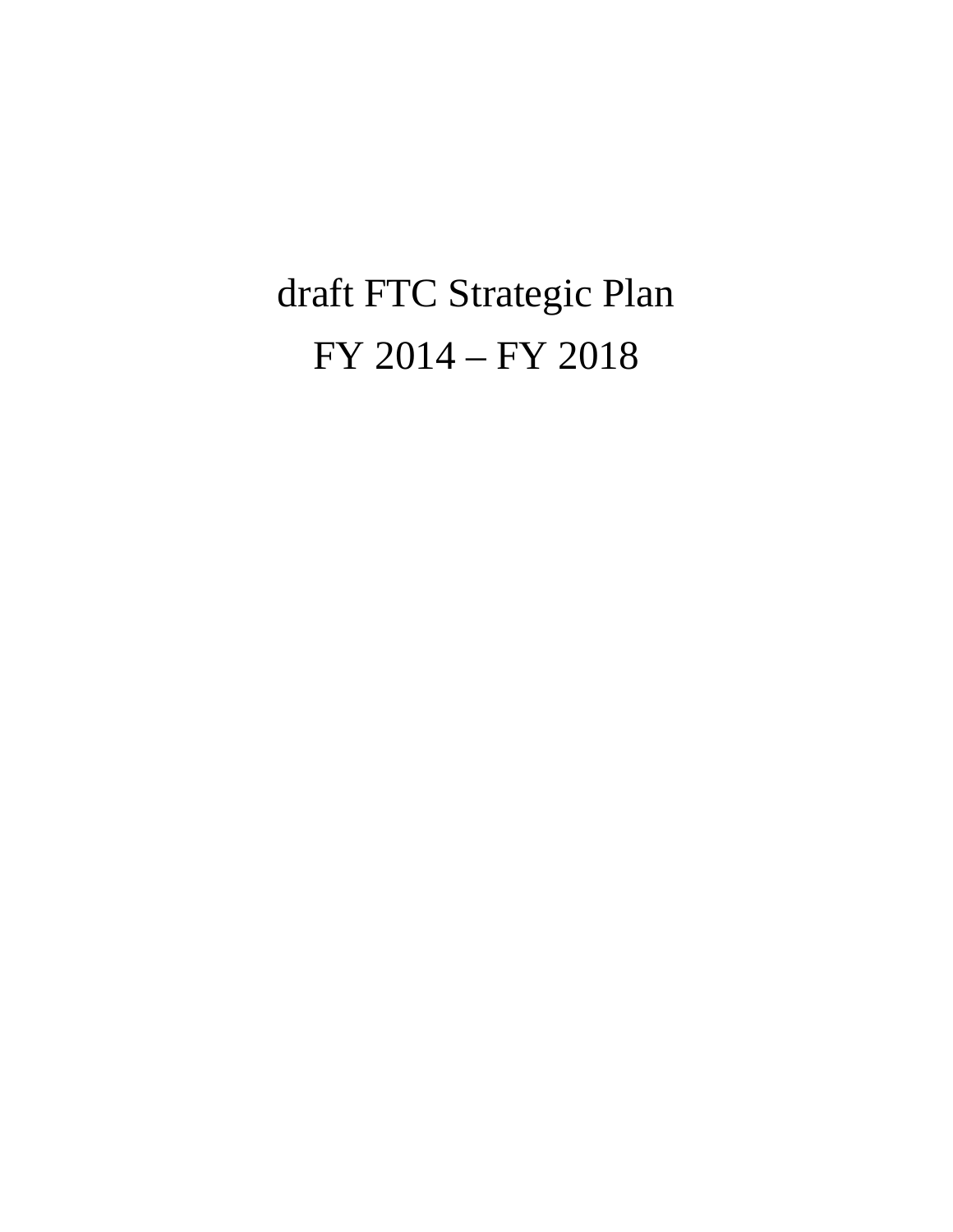Draft FTC FY 2014 - FY 2018 Strategic Plan; comments may be sent to gpra@ftc.gov by August 16, 2013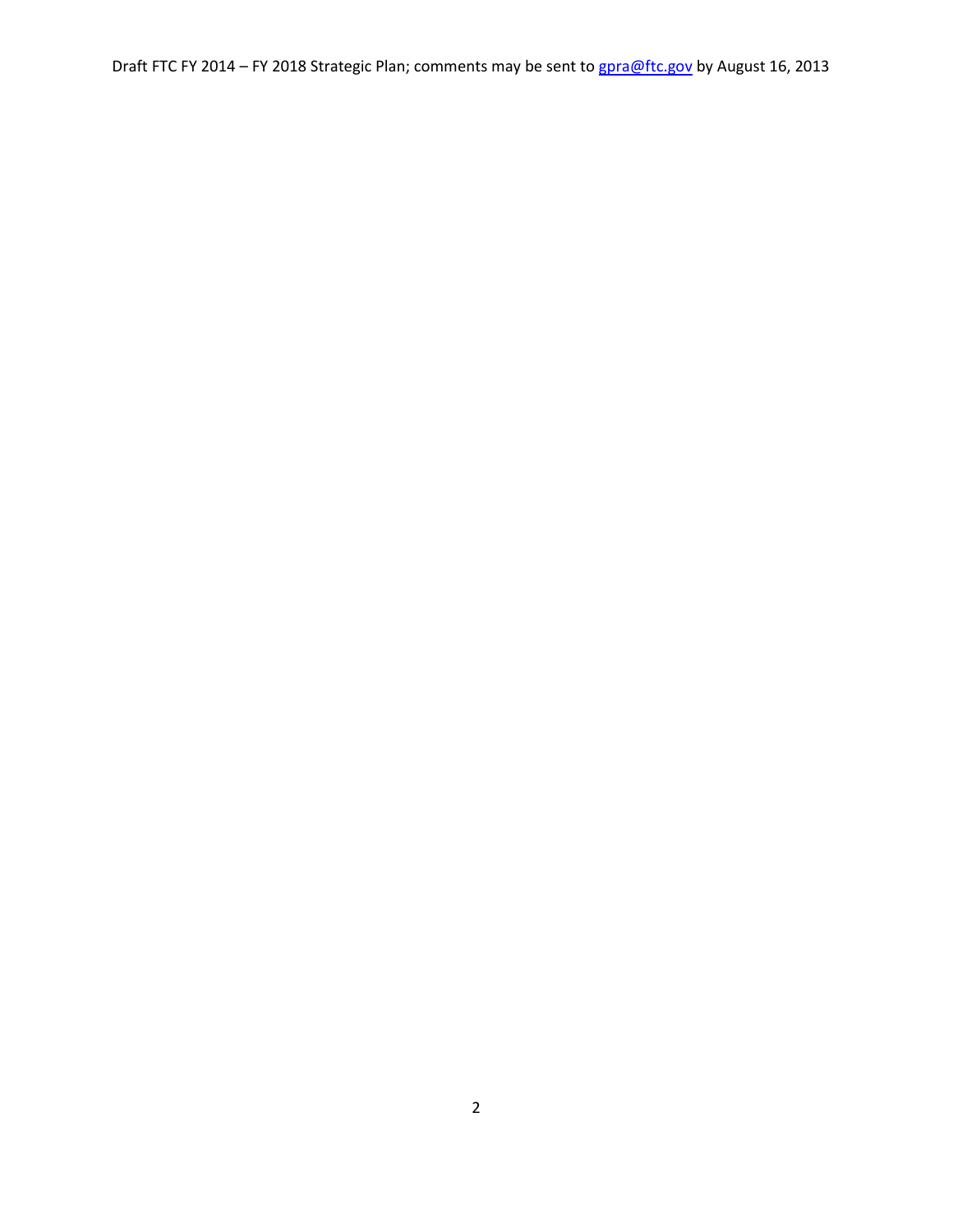# Federal Trade Commission Strategic Plan

# Table of Contents

| $\bullet$ |  |
|-----------|--|
| $\bullet$ |  |
|           |  |
|           |  |
|           |  |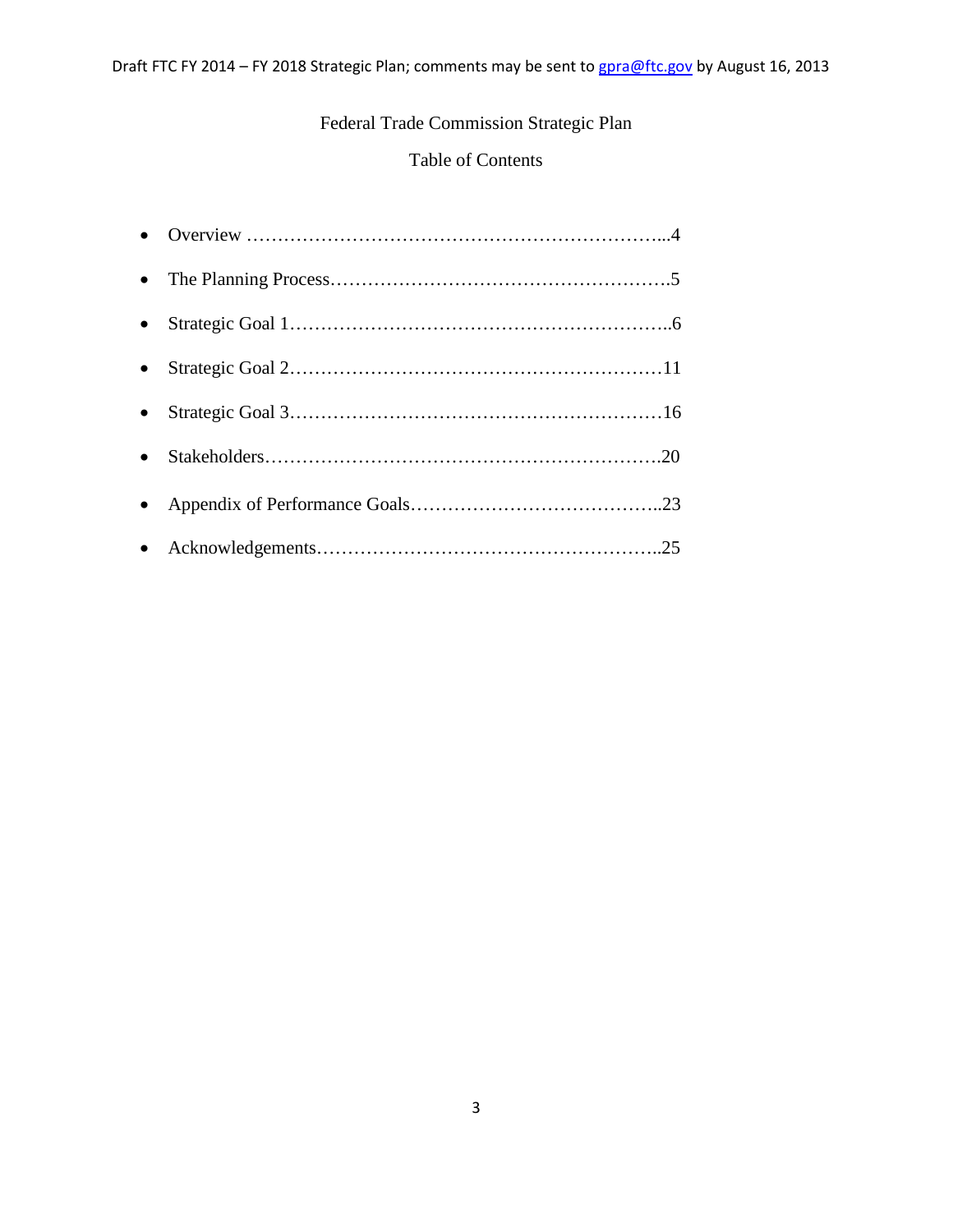## **OVERVIEW**

#### **Mission**

Working to protect consumers by preventing anticompetitive, deceptive, and unfair business practices, enhancing informed consumer choice and public understanding of the competitive process, and accomplishing this without unduly burdening legitimate business activity.

#### **Vision**

A vibrant economy characterized by vigorous competition and consumer access to accurate information.

**Strategic Goal 1** Protect Consumers

**Strategic Goal 2** Maintain Competition

**Strategic Goal 3**

Advance Organizational Performance

#### **Organization**

The FTC has a long tradition of maintaining a competitive marketplace for both consumers and businesses. When the FTC was created in 1914, its purpose was to prevent unfair methods of competition in commerce as part of the battle to "bust the trusts." Over the years, the Congress passed additional laws giving the agency greater authority over anticompetitive practices. Recognizing that unfair and deceptive practices can distort a competitive marketplace as much as unfair methods of competition, in 1938 the Congress passed a broad prohibition against "unfair or deceptive acts or practices in or affecting commerce." Since then, the FTC also has been directed to enforce a wide variety of other consumer protection laws and regulations.

The FTC is headed by a five-member Commission, nominated by the President and confirmed by the Senate, each serving a 7-year term. The President chooses one commissioner to act as Chair. No more than three commissioners may be from the same political party.

The FTC's mission is carried out by the bureaus of Consumer Protection, Competition, and Economics as well as the Office of the General Counsel, the Office of International Affairs, the Office of Policy and Planning, the Office of the Secretary, the Office of the Executive Director, the Office of Congressional Relations, the Office of Public Affairs, the Office of Administrative Law Judges, the Office of Equal Employment Opportunity, and the Office of Inspector General.

#### **Scope of Responsibilities**

The FTC is an independent law enforcement agency with both consumer protection and competition jurisdiction in broad sectors of the economy. The agency administers a wide variety of laws and regulations such as the Federal Trade Commission Act, Telemarketing Sales Rule, Identity Theft Act, Fair Credit Reporting Act, and Clayton Act. In total, the Commission has enforcement or administrative responsibilities under more than 70 laws (see http://www.ftc.gov/ogc/stats.shtm for a listing).

The FTC regularly reports to Congress on actions such as pursuing vigorous and effective law enforcement, advancing consumers' interests by sharing expertise with domestic and international government agencies, developing policy, and educating consumers and businesses. The agency is headquartered in Washington, DC and has seven regional offices to assist consumers.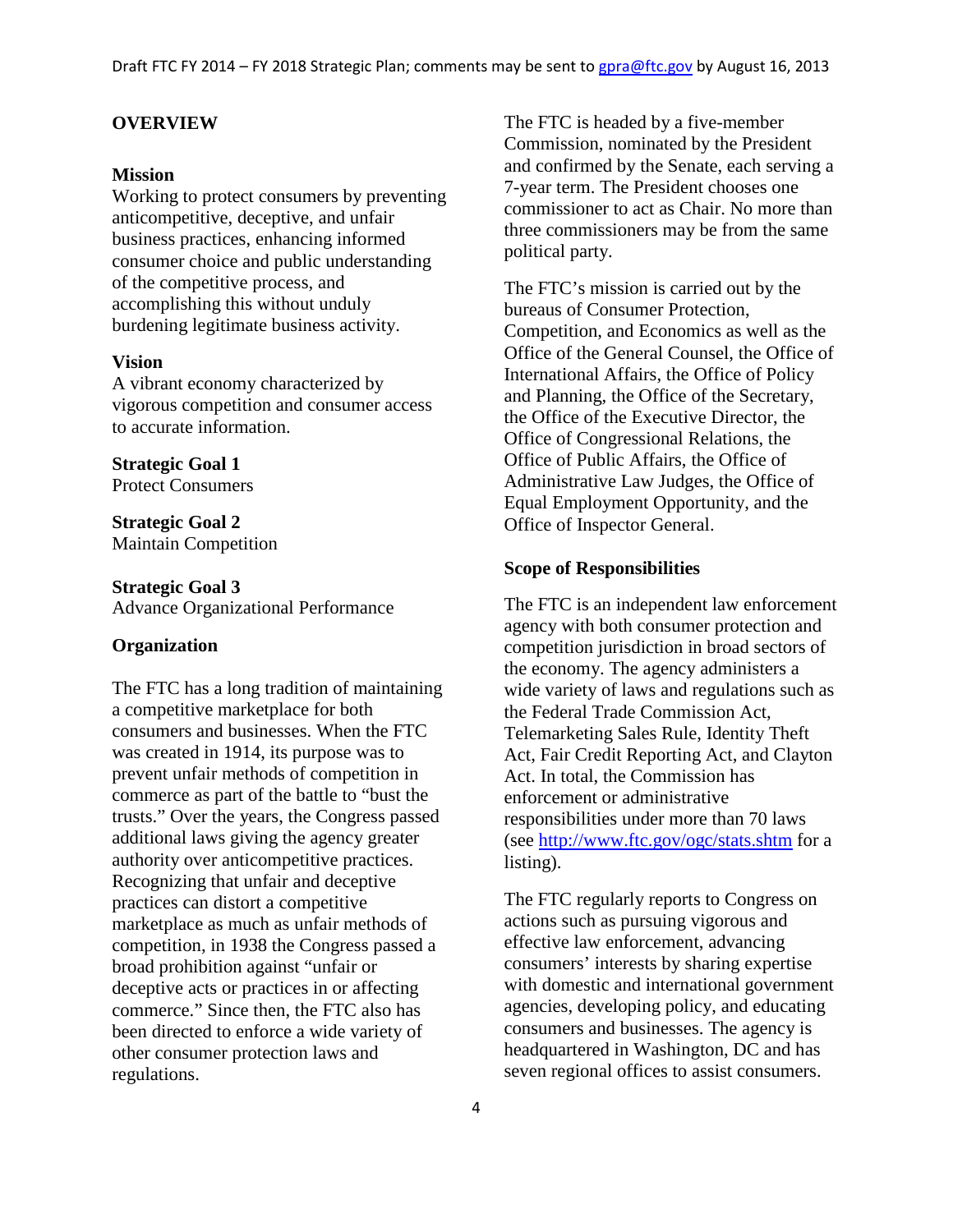The agency maintains a website at www.ftc.gov to provide information for both consumers and businesses, as well as online forms to file complaints. The website includes a Budget and Performance page that contains the agency's current and prior financial and performance reports, as well as information on performance goal definitions and data quality.

## **THE PLANNING PROCESS**

The Office of the Executive Director, spearheaded the strategic plan update process by forming two governing bodies, a Working Group comprised of bureau deputy directors, office directors and senior analysts, and an Executive Committee comprised of executive leadership to evaluate the plan and provide input on the Chairwoman's goals and policy initiatives.

During a series of working sessions, the Working Group evaluated the current plan, conferred with colleagues, and formulated comprehensive recommendations for revising content. After Executive Committee and Commissioners' review, the result was released to external stakeholders, staff, and the Office of Management and Budget for comment. The Working Group and Executive Committee then considered and incorporated appropriate feedback, and the Commissioners reviewed and approved the final version.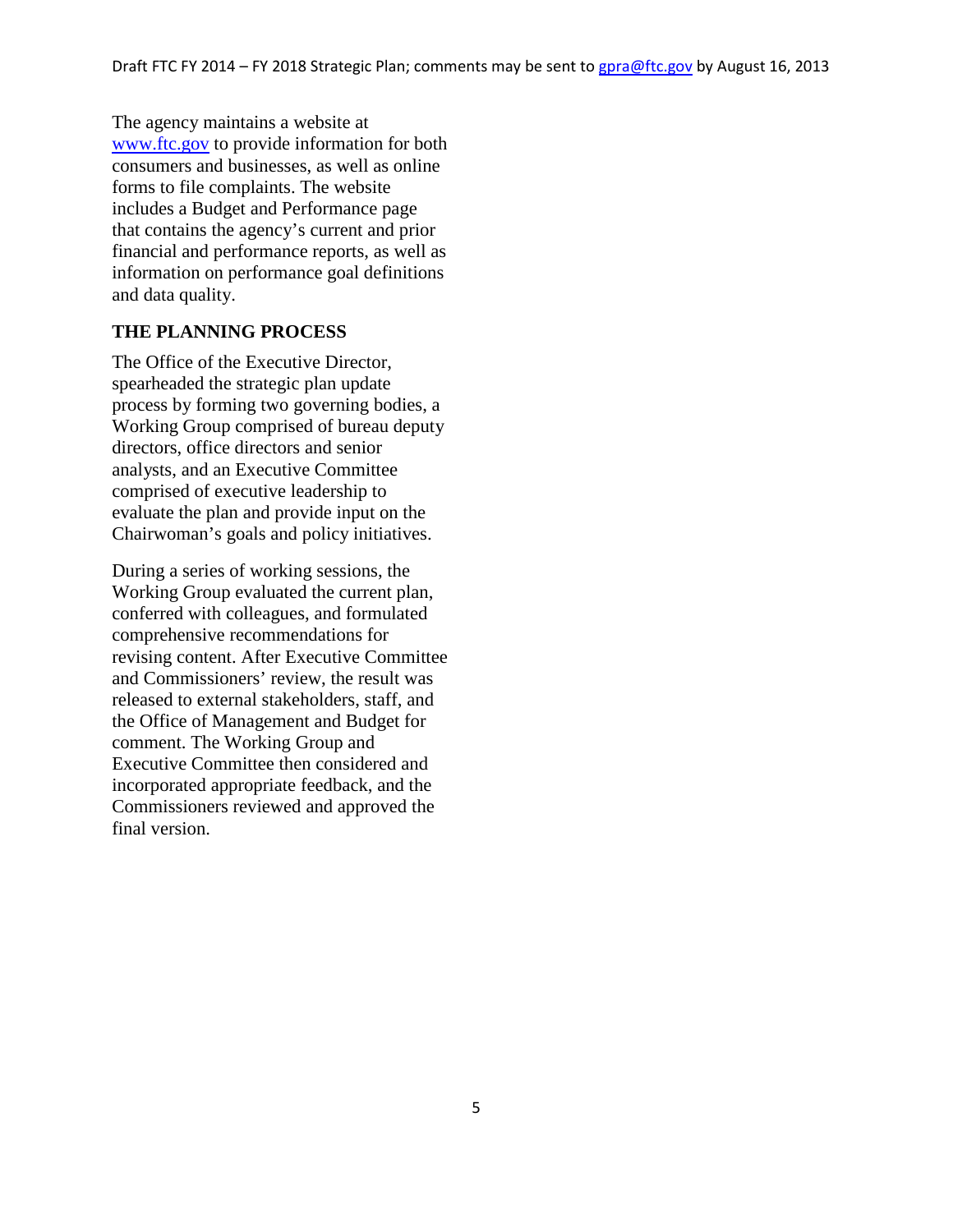# **STRATEGIC GOAL 1 – PROTECT CONSUMERS**

The FTC has jurisdiction over a wide range of consumer protection issues. To carry out its broad mission, it must make effective use of limited resources by targeting its law enforcement and education efforts to achieve maximum impact and by working closely with federal, state, international, and private sector partners in joint initiatives. In addition, the agency engages in dialogue with a variety of stakeholders to understand emerging issues. The FTC also conducts research on a variety of consumer protection topics.

#### **External Factors**

A number of external factors could significantly impact the achievement of this strategic goal. Complaints are an integral component when determining the areas of greatest concern and injury to consumers. The FTC continually works to increase public awareness of the complaint process to encourage consumers to report fraud, identity theft, Do Not Call Registry violations, and other complaints. Identifying unlawful practices can be impacted by the number of complaints the agency receives. The FTC's effectiveness in taking action to protect consumers may be affected by Congressional legislation.

The increasing costs of litigation, including the rising costs associated with processing and storing increasingly large amounts of electronic data in investigations and cases, may also affect the number of enforcement actions brought.

When matters involve international targets, evidence, or assets, the FTC has limited control over a number of factors, including the extent to which foreign governments will provide information or cooperate with us on law enforcement matters. In addition, foreign legal rules often prohibit or limit foreign courts from recognizing or enforcing FTC judgments and orders, including asset preservation or collection orders. The FTC uses its U.S. SAFEWEB Act authority to expand its international enforcement efforts and continues its outreach efforts to foreign governments to increase cooperation.

#### **Evaluations and Research**

The FTC continuously evaluates the effectiveness of its efforts to protect consumers. The agency's research and analysis of important and emerging consumer protection issues enhances agency decision making and enables the agency to better protect consumers. These efforts include:

- Assessing the extent to which the consumer complaint and other information made available by the agency is used by its staff and law enforcement partners.
- Evaluating whether enforcement activities are tracking the areas of greatest concern and whether there are new practices or technologies that require additional law enforcement.
- Evaluating the effectiveness of the FTC's enforcement efforts in those areas in which a baseline measure can be determined.
- Measuring the number of education messages disseminated each year and assessing the number and range of public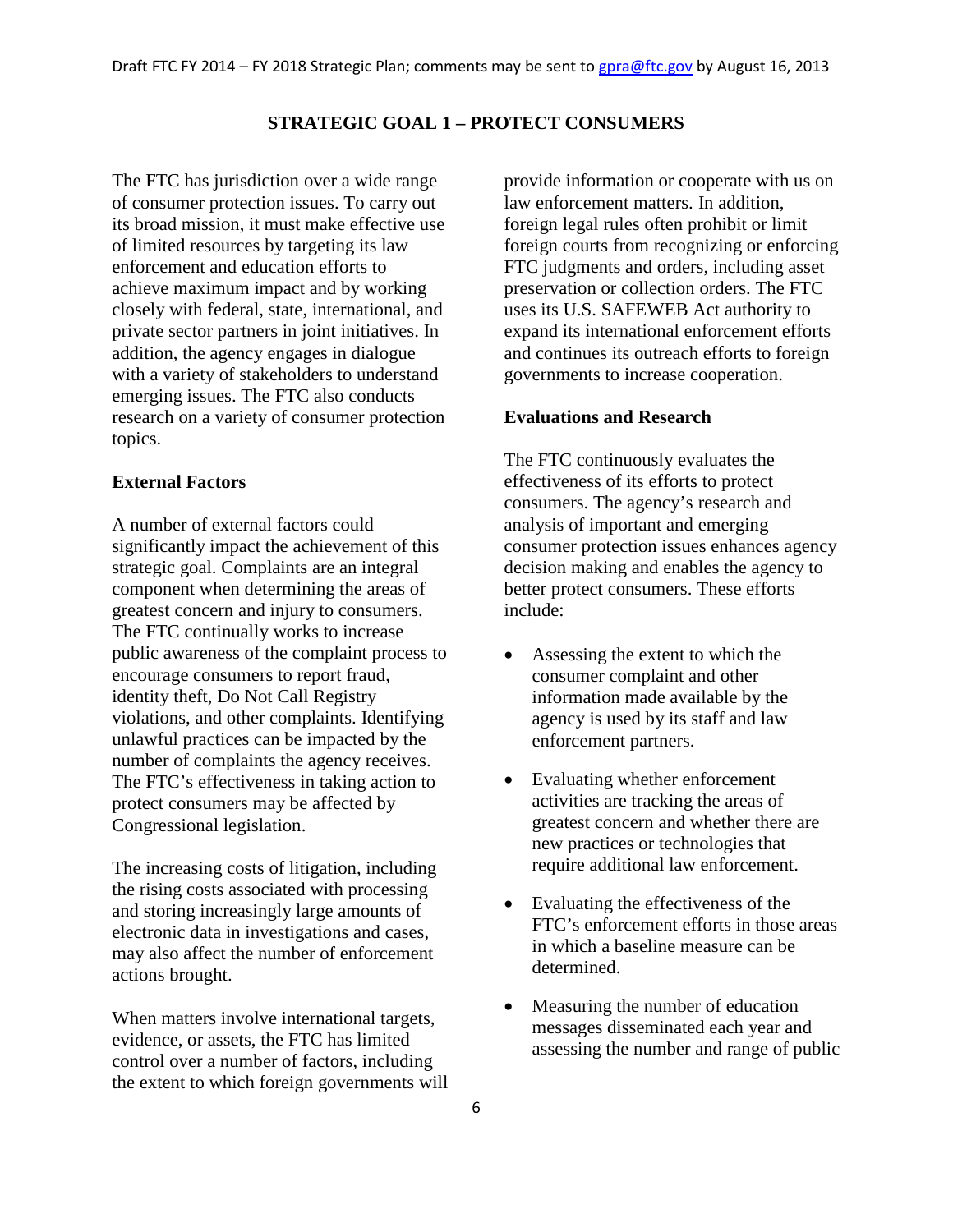and private sector organizations that partner with the FTC on outreach.

- Reviewing the focus of FTC education efforts, determining whether the agency needs to reach new audiences in light of changes in demographics, advertising, and marketing practices, and identifying strategies or partnerships that will allow the FTC to reach those audiences.
- Evaluating whether the advice and comments the FTC provides to local, state, and federal agencies on consumer protection policies have been considered and adopted.

# **Objective 1.1 Identify and take actions to address deceptive or unfair practices that harm consumers.**

To fulfill its goal of protecting consumers, the FTC must identify consumer protection problems and trends in the fast-changing, increasingly global marketplace. The agency strives to understand the issues affecting consumers, including any newly emerging methods of fraud or deceit, so that it can target its enforcement, education, and advocacy on those areas where consumers suffer the most harm or where there will be the greatest impact. The FTC leverages its resources by sharing information with, and encouraging other law enforcement authorities to assist it in its efforts, by acting either independently or jointly.

The FTC is using new technologies creatively and building on its broad base of private and public sector partners. The agency continues to collect consumer complaint information directly through four principal sources:

1. a toll-free helpline (1-877-FTC-HELP)

- 2. an identity theft hotline (1-877-ID-THEFT)
- 3. the National Do Not Call Registry (1-888-382-1222)
- 4. the online consumer complaint forms that support items 1-3, as well as online forms dedicated to complaints from members of the U.S. Armed Forces and to cross-border fraud complaints.

In addition, the FTC continues to gather consumer complaint information from other sources, including national surveys, state and federal law enforcement agencies, Better Business Bureaus, and private entities. Further, the FTC maintains an electronic mailbox (spam@uce.gov) to which Internet users are encouraged to forward spam.

The agency makes consumer complaint data and other information available to other law enforcers through the secure website of the Consumer Sentinel Network. The agency augments identification of targets from its databases with other strategies for generating enforcement leads, such as ad monitoring, Internet "surfs" (monitoring the Internet for potentially false or deceptive advertising for a targeted product or service), evaluation of mobile practices, and direct referrals from government and private sector partners.

The FTC protects consumers by enforcing Section 5 of the FTC Act, which prohibits unfair or deceptive acts or practices in or affecting commerce, as well as by enforcing a number of statutes and rules proscribing specific unlawful practices. The agency initiates civil cases, primarily by filing actions in federal court, which allege that defendants have violated these laws and rules, and seeks injunctions and other relief.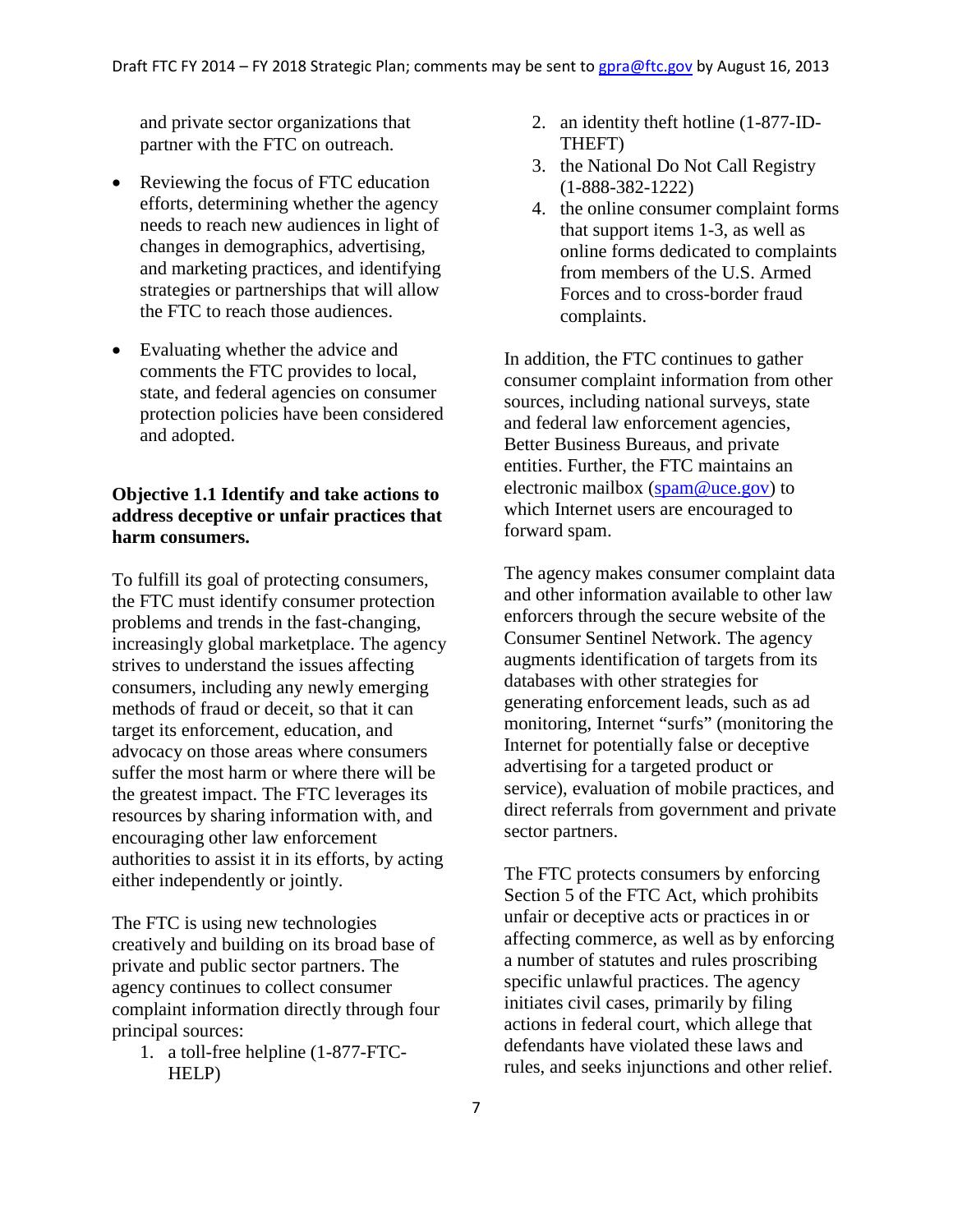The FTC also brings enforcement actions via administrative proceedings.

#### **Strategies**

- Target law enforcement efforts on violations that create the greatest amount of consumer harm by reviewing complaints, monitoring practices in the marketplace, and evaluating industry and other information.
- Stop injury though aggressive law enforcement that focuses on preventing fraud and harmful financial practices, protecting consumer privacy, policing national advertising and new technologies, and prosecuting entities that violate federal court and administrative orders obtained by the FTC.

# **Performance Goals**

1.1.1 Percentage of the FTC's consumer protection law enforcement actions that targeted the subject of consumer complaints to the FTC.

1.1.2 Rate of customer satisfaction with the FTC's Consumer Response Center.

1.1.3 Total consumer savings compared to the amount of FTC resources allocated to consumer protection law enforcement.

1.1.4 Amount of money the FTC returned to consumers and forwarded to the U.S. Treasury.

**Objective 1.2 Provide the public with knowledge and tools to prevent harm to consumers.** 

Consumer and business education serves as the first line of defense against fraud, deception, and unfair practices. Most FTC law enforcement initiatives include a consumer and/or business education component aimed at preventing consumer injury and unlawful business practices, and mitigating financial losses. The agency also conducts consumer and business education campaigns to raise awareness of new or emerging marketplace issues that have the potential to cause harm. The agency creatively uses new technologies and private and public partnerships to reach new and underserved audiences, particularly those who may not seek information directly from the FTC. The FTC will continue to publicize its consumer complaint and identity theft websites and toll-free numbers in an ongoing effort to increase public awareness of its activities and inform the public of ways to contact the FTC to obtain information or file a complaint.

The FTC has a unique mandate to undertake certain forms of research based on Section 6 of the FTC Act. Under this authority, the FTC gathers, analyzes, and makes public certain information that serves the public interest. The FTC also convenes conferences and workshops through which experts and other experienced and knowledgeable parties identify cutting-edge consumer protection issues and discuss ways to address those issues. The FTC recognizes that stakeholders other than government are at times better placed to address certain consumer protection issues, and the agency, therefore, encourages self-regulatory efforts.

#### **Strategies**

• Focus consumer and business education efforts on areas where fraud, deception, unfair practices, and information gaps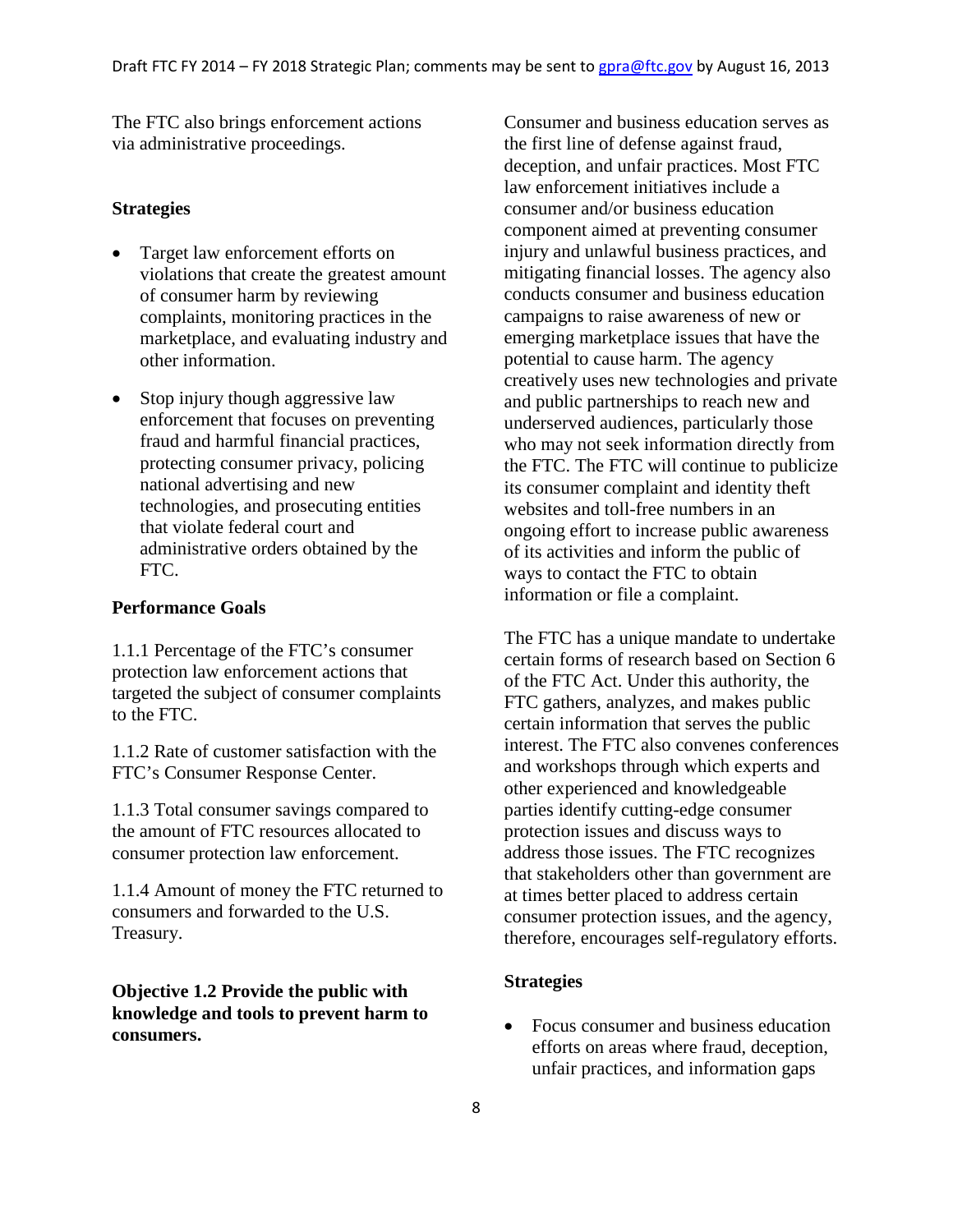cause the greatest injury. Target particular demographic groups with messages about marketplace issues that impact their health, safety, and economic well-being, both online and off. Integrate mobile technologies into education and outreach initiatives through multimedia and interactive content.

• Monitor the marketplace and technological developments to identify emerging consumer protection issues, hold workshops or conferences to examine these issues, and, where appropriate, issue reports analyzing the issues to provide the public with knowledge and tools to prevent consumer harm.

#### **Performance Goals**

1.2.1 Rate of consumer satisfaction with FTC consumer education websites.

1.2.2 Number of federal, state, local, international, and private partnerships to maximize the reach of consumer and business education campaigns.

1.2.3 Number of workshops and conferences the FTC convened that address consumer protection problems.

1.2.4 Number of consumer protection reports the FTC released.

# **Objective 1.3 Collaborate with domestic and international partners to enhance consumer protection.**

The FTC works with partners in the United States and internationally to address new and emerging consumer protection challenges. The geographic location and other demographics may affect the types of fraud that consumers encounter. It is,

therefore, important for governmental and non-governmental organizations to share information and resources to enhance consumer protection.

The FTC promotes consumer protection domestically through advocacy by filing comments with federal, state, and local government bodies advocating policies that 1) promote the interests of consumers and 2) highlight the roles of consumer and empirical research in their decision-making. The agency also files amicus briefs to aid courts' consideration of consumer protection issues.

Because telemarketing fraud, privacy violations, and data security breaches are increasingly cross-border in scope, the FTC routinely cooperates and collaborates with its foreign counterparts to implement broadbased international programs that combine cross-border law enforcement, policy, and technical assistance work. The FTC provides technical assistance to newer consumer protection agencies and privacy authorities in foreign countries to help enhance their ability to achieve sound consumer protection outcomes in enforcement and policymaking. The agency also provides policy advice through substantive consultations and written comments on areas of mutual concern. This multi-faceted approach promotes a global marketplace that provides consumers with more consistent and effective protections.

#### **Strategies**

• Leverage resources by working with domestic and international partners in government and the private sector to share information about consumer protection issues.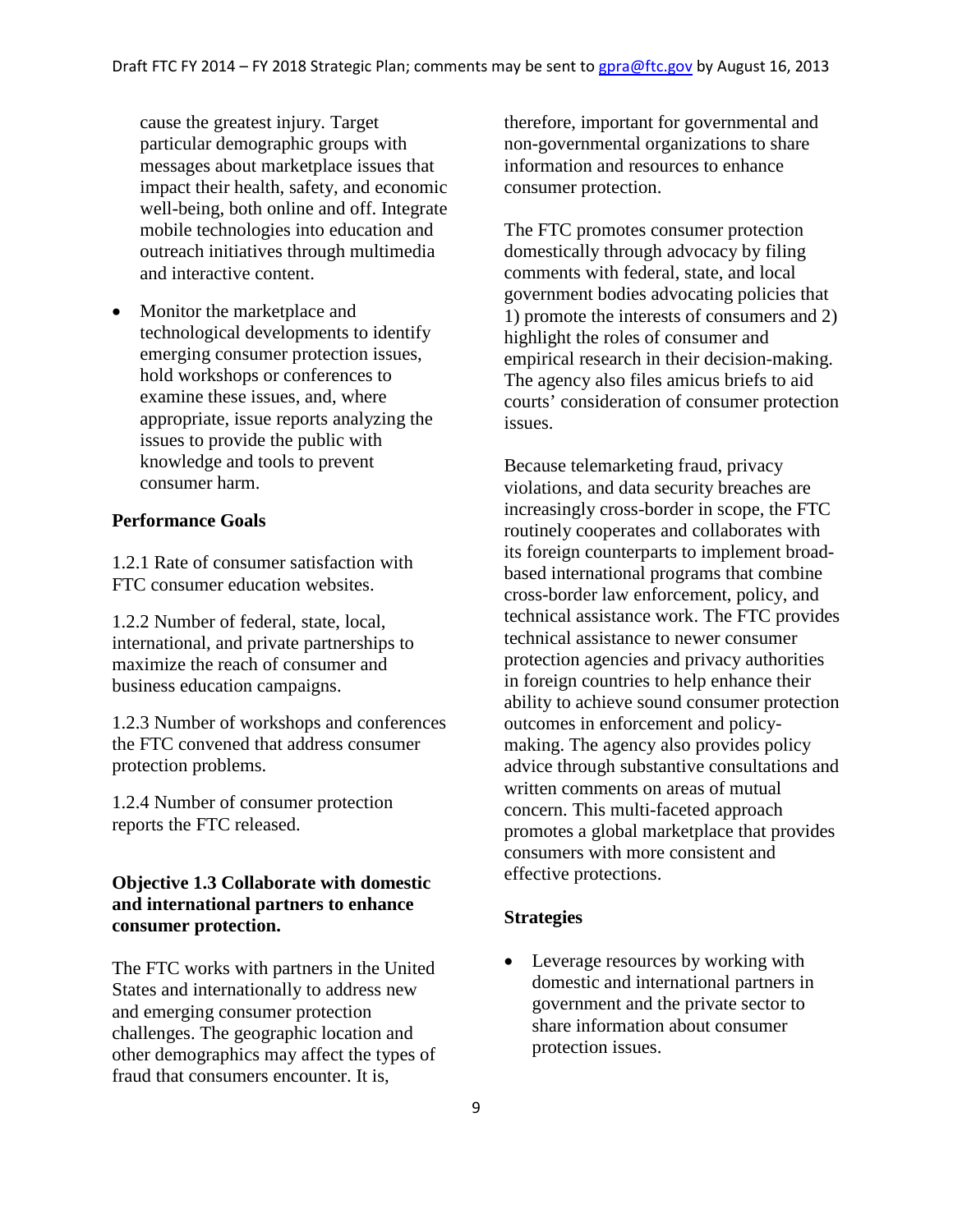- Pursue the development of international consumer protection enforcement models or approaches that focus on protecting consumers while maximizing consumer choice and economic benefit.
- Provide technical assistance to countries establishing consumer protection regimes, as well as provide selected foreign officials with an opportunity to work alongside FTC attorneys, investigators, and economists to learn about the FTC's approach to consumer protection enforcement and to promote further cooperation between the countries.

# **Performance Goals**

1.3.1 Number of investigations or cases in which the FTC and other U.S. federal, state and local government agencies shared evidence or information that contributed to FTC law enforcement actions or enhanced consumer protection.

1.3.2 Number of investigations or cases in which the FTC obtained foreign-based evidence or information or engaged in other mutual assistance that contributed to FTC law enforcement actions or in which the FTC cooperated with foreign agencies and/or multilateral organizations on enforcement matters.

1.3.3 Number of instances of policy advice or technical assistance provided to foreign consumer protection and private agencies, directly and through international organizations, through seminars, substantive consultations, written submissions, or comments, and direct work with foreign agency officials who visit the FTC.

1.3.4 Percentage of consumer protection advocacy matters filed with entities including federal and state legislatures, agencies, or courts that were successful, in whole or in part.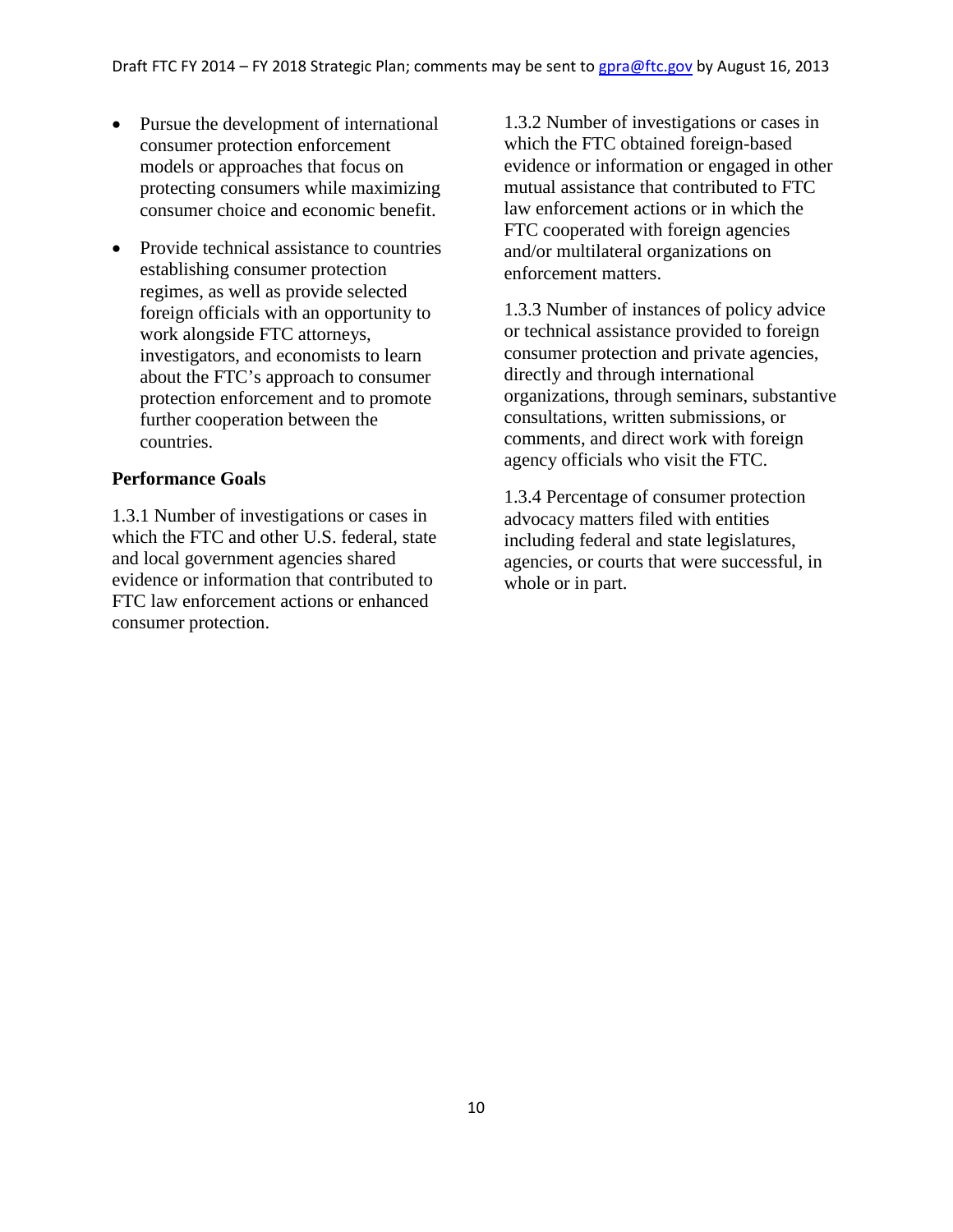## **STRATEGIC GOAL 2 – MAINTAIN COMPETITION**

The FTC's efforts to maintain competition focus on preventing anticompetitive mergers and other anticompetitive business practices in the marketplace. This work is critical to protect and strengthen free and open markets – the cornerstone of a vibrant economy. Vigorous competition results in lower prices, higher quality goods and services, and innovation leading to beneficial new products and services. By enforcing the antitrust laws, the FTC helps to ensure that markets function well.

As a part of its program to maintain competition, the FTC undertakes competition policy research and development activities to improve agency decision making in areas such as law enforcement and competition advocacy. The FTC also promotes competition through advocacy and education initiatives. These initiatives deter anticompetitive mergers and business practices and reduce business' costs of compliance with antitrust laws. Advocacy encourages governmental actors at the federal, state, and local levels to evaluate the effects of their policies on competition and ensure such policies promote consumer benefit.

#### **External Factors**

A number of external factors could impact the achievement of this strategic goal. The continuing transition to a knowledge-based economy from a primarily manufacturingbased economy highlights important questions about the relationship between antitrust and intellectual property laws. Also, the FTC's ability to identify anticompetitive conduct and mergers may be affected by the number of complaints the agency receives, as these complaints help

determine the areas of greatest concern and injury to consumers.

Another external factor is the rising cost of litigation, which includes stenographic reporting and expert witness costs. As the issues litigated are increasingly complex and involve sophisticated economic theories and large amounts of data, antitrust litigation is especially resource-intensive. These increasing costs could affect the number of enforcement actions brought, particularly in this austere environment.

Finally, because antitrust enforcement no longer stops at U.S. borders, the agency must continue its work in the international arena. The development of competition policy involves numerous stakeholders, political considerations, and economic factors. Today, more than 120 governments enforce various sets of competition laws, and these different antitrust enforcement authorities increasingly overlap and intersect. Foreign policy and political considerations that are outside the scope of competition policy may also play a role. These factors can impact U.S. enforcement actions. Furthermore, the ability to conduct technical assistance depends in part on the availability of external resources, support of U.S. embassies abroad, and the willingness of foreign governments to accept U.S. assistance.

#### **Evaluations and Research**

The FTC continuously evaluates the effectiveness of its efforts to maintain and promote competition. Research activities allow in-depth studies of industries and ways to better analyze certain problems. The FTC applies the knowledge gained through its research projects, workshops, and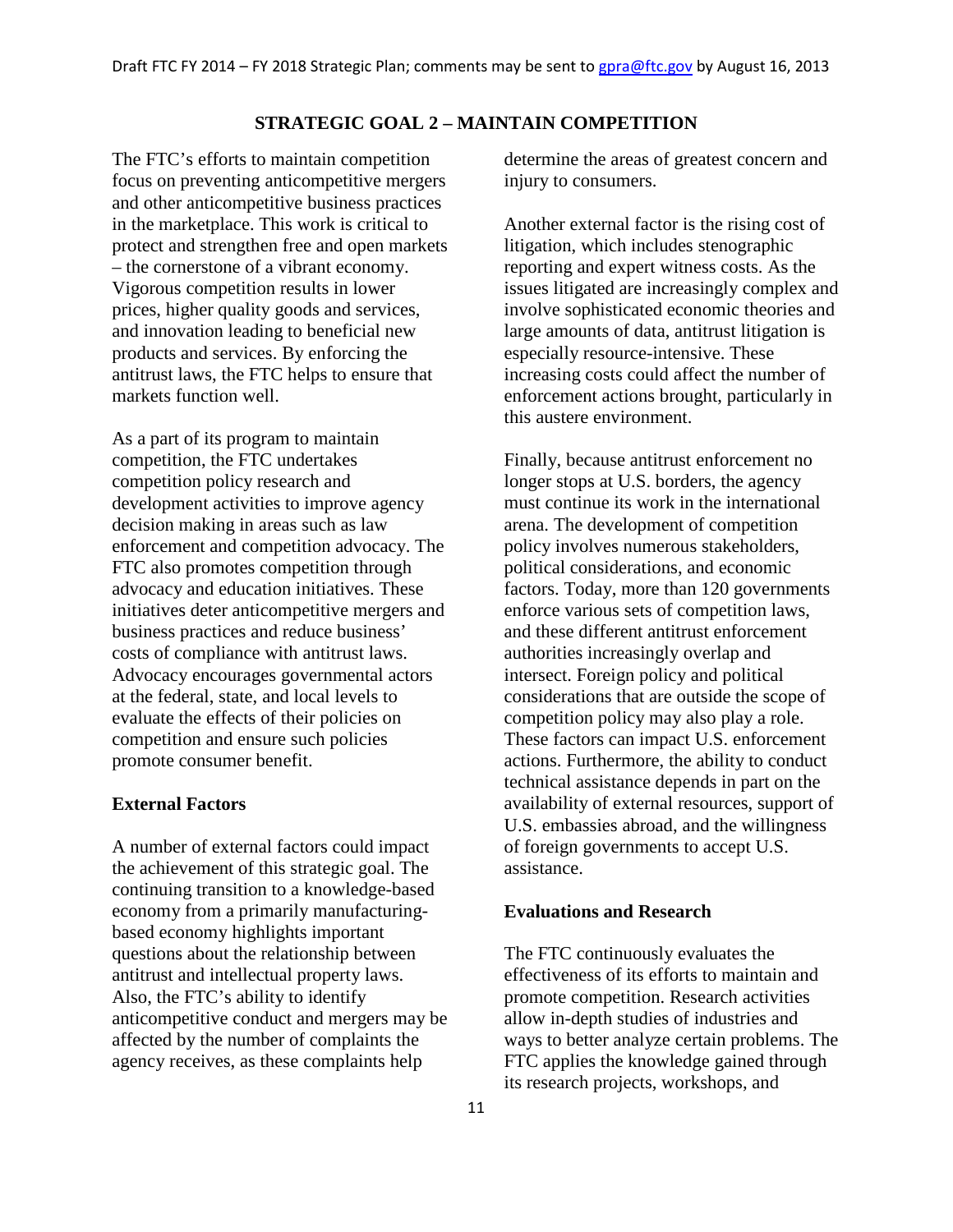hearings to improve its understanding of significant antitrust issues and emerging trends in business practices, technology, and markets in order to adapt its law enforcement and other initiatives to the continually evolving marketplace. After each major litigation effort, the FTC internally evaluates its litigation performance and captures best practices and training needs for future litigation teams. The FTC continuously assesses the burden imposed by investigations and seeks ways to reduce this burden and make the investigative process more efficient. The FTC's Bureau of Economics conducts retrospective analyses of mergers and other competition issues to determine whether the actions taken resulted in over or under regulation. The agency also evaluates the policy impact of the FTC's advocacy initiatives.

# **Objective 2.1 Identify and take actions to address anticompetitive mergers and practices that harm consumers.**

The FTC takes action to block or remedy anticompetitive mergers and to stop anticompetitive conduct. Anticompetitive mergers and other coordinated or unilateral conduct can lessen competition and cause harm to consumers through higher prices, inferior service, or diminished innovation. Anticompetitive practices can also harm competition and consumers if they make it more difficult for other companies to enter the market. Enforcement of the antitrust laws provides substantial benefits to consumers by helping to ensure that markets are competitive.

The FTC's Bureau of Competition, together with the Bureau of Economics, investigates proposed and consummated mergers, as well as conduct and agreements that may be anticompetitive, and takes enforcement action when it has reason to believe that mergers or conduct will likely harm consumers. The FTC's enforcement actions result in litigation, consent orders, abandoned or restructured transactions or agreements, or the cessation of anticompetitive conduct. The FTC strives to maintain strong litigation capabilities and works to ensure that the remedies imposed by its consent orders are effective in maintaining competition in the marketplace without undue burden on businesses.

The Hart-Scott-Rodino (HSR) Premerger Notification Act provides the FTC an effective starting point for identifying anticompetitive mergers and taking action to block or remedy them before they are consummated. The FTC administers the HSR program both for itself and for the Antitrust Division of the Department of Justice (DOJ), which shares authority to challenge anticompetitive mergers. The FTC also uses trade press articles, consumer and competitor complaints, and other means to identify potentially anticompetitive mergers that do not meet HSR notification requirements, or that were not reported in violation of HSR.

In addition the FTC employs a variety of methods to identify potentially anticompetitive practices and conduct outside the merger context (for example, consumer and competitor complaints, referrals from other government agencies, and trade press).

#### **Strategies**

• Increase the efficiency of investigatory processes to conduct rigorous, economically sound, and fact-based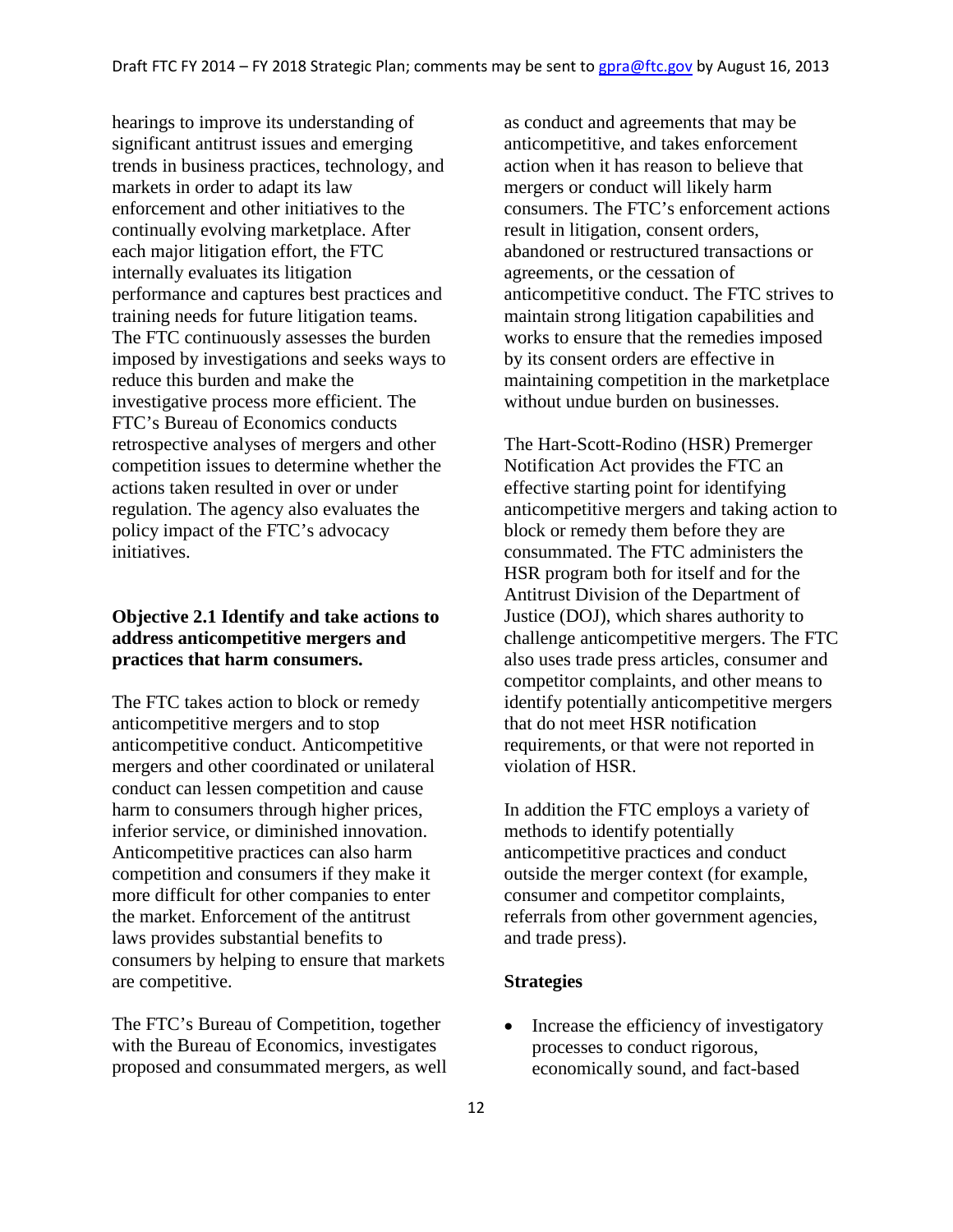analysis of mergers and other potentially anticompetitive business practices, and enhance enforcement outcomes while minimizing burdens on business.

- Improve the timeliness of investigations and merger review under the HSR program. Ensure that administrative litigations and adjudications reach timely resolutions.
- Improve negotiation and litigation skills and refine investigative and decisional tools through continuous learning.
- Negotiate merger and nonmerger consent orders and win litigated orders that have significant remedial, precedential, and deterrent effects. Increase compliance with consent decrees and orders and with HSR reporting obligations.
- Increase the transparency of the decision-making process, including assessing whether revisions to enforcement guidelines are required.

#### **Performance Goals**

2.1.1 Percentage of actions taken to maintain competition in substantial merger and nonmerger investigations.

2.1.2 Consumer savings through merger actions taken to maintain competition.

2.1.3 Total consumer savings compared to the amount of FTC resources allocated to the merger program.

2.1.4 Consumer savings through nonmerger actions taken to maintain competition.

2.1.5 Total consumer savings compared to the amount of FTC resources allocated to the nonmerger program.

# **Objective 2.2 Engage in effective research and stakeholder outreach to promote competition, advance its understanding, and create awareness of its benefits to consumers.**

The FTC has a unique mandate to undertake certain forms of research based on Section 6 of the FTC Act and the historical reportwriting activity of its predecessor entity, the Bureau of Corporations. Under this authority, the FTC gathers, analyzes, and makes public certain information concerning the nature of competition as it affects U.S. commerce. The FTC uses this authority to enhance consumer welfare by holding public hearings, convening conferences and workshops, conducting economic studies on competition issues of significant public importance, and issuing reports of its findings. The agency uses the information internally to refine the theoretical economic framework for analyzing competition issues and understanding industry practices, and to help the FTC respond effectively to changing marketplace conditions. This information also contributes to a better understanding of business practices and their competitive and economic implications, providing guidance to the business sector, the legal community, other enforcement authorities, the judiciary, and governmental decision makers and policymakers at the federal, state, and local levels.

The FTC also promotes competition through advocacy, information, and education. In its advocacy work, the FTC files comments with federal, state, and local government bodies advocating policies that promote the interests of consumers and highlights the role of consumer and empirical research in their decision making. The FTC also files amicus ("friend of the court") briefs to aid courts' consideration of competition issues.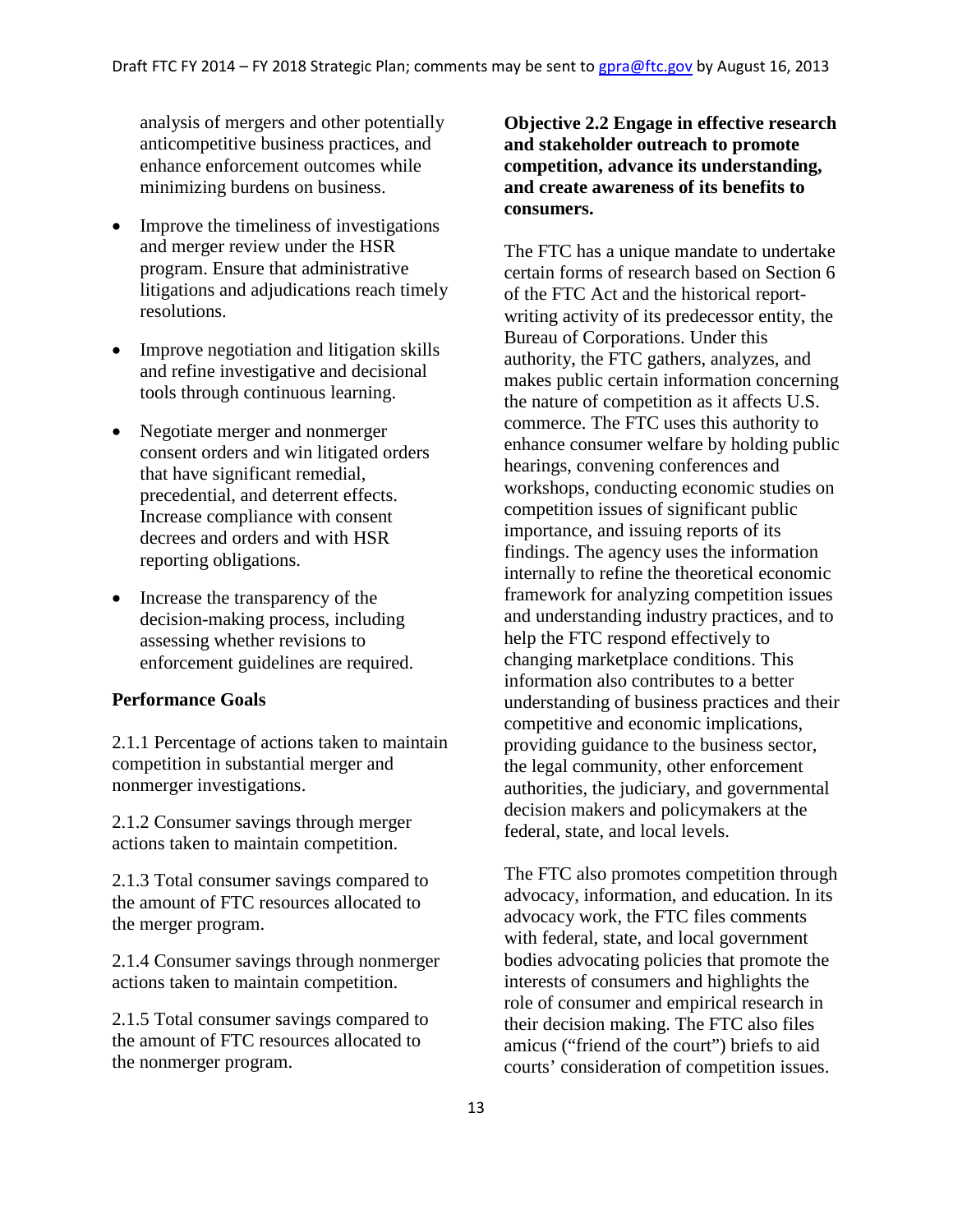Educating consumers and businesses about competition law and policy also promotes competition. Informing businesses and their legal advisers about potential antitrust violations deters anticompetitive mergers and anticompetitive business practices and reduces businesses' cost of compliance. Educating consumers about their rights and their ability to bring violations to the FTC's attention reduces the cost of identifying anticompetitive conduct. Providing consumers and businesses with information about how antitrust enforcement benefits the common good can also encourage cooperation with FTC investigations and strengthen enforcement actions.

#### **Strategies**

- Improve the agency's understanding of various practices and developments in the marketplace by conducting public hearings, conferences, and workshops that bring together interested parties and conducting economic research on these issues. Utilize the information gathered to inform the agency's enforcement agenda. Improve the dissemination of material gathered through hearings, conferences, and workshops.
- Target advocacy activities to encourage state and federal government policymakers to evaluate the competitive implications of their existing and proposed policies, emphasizing the impact on consumers of policies that unnecessarily restrict competition.
- Increase transparency of the agency's decision-making by ensuring that the content of complaints, press releases, and analyses to aid public comment explain in sufficient detail and with sufficient clarity the evidence and theory of a case, within the constraints of

confidentiality requirements. Expand the use of other public statements to improve the public's understanding of the FTC's enforcement policies.

#### **Performance Goals**

2.2.1 Number of workshops, seminars, conferences, and hearings convened or cosponsored that involve significant competition-related issues.

2.2.2 Number of reports and studies the FTC issued on key competition-related topics.

2.2.3 Percentage of competition advocacy matters filed with entities including federal and state legislatures, agencies, or courts that were successful, in whole or in part.

# **Objective 2.3 Collaborate with domestic and international partners to preserve and promote competition.**

The FTC continues to build cooperative relationships with domestic and foreign antitrust agencies to ensure close collaboration on cases and convergence toward sound competition policies.

On the domestic front, the FTC seeks to collaborate with other agencies and the state attorneys general to obtain the best results and maximize the use of limited resources in the enforcement of the U.S. antitrust laws.

With its foreign partners, the FTC seeks more effective, coordinated reviews of multijurisdictional mergers, and works towards achieving consistent outcomes in cross-border cases of potential anticompetitive conduct. Participation in multilateral competition organizations provides valuable opportunities to promote international cooperation and convergence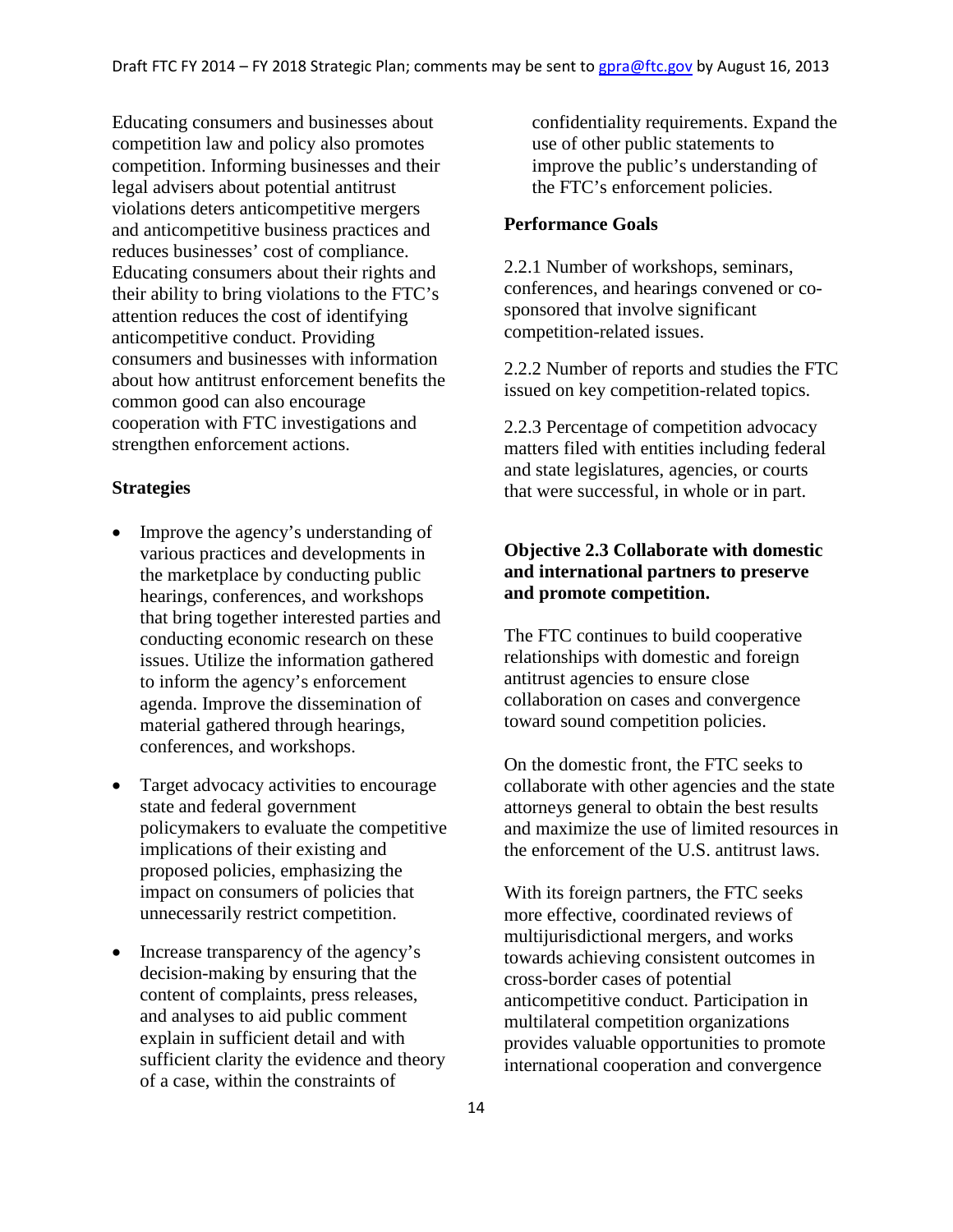and for competition officials to share insights on law enforcement and policy initiatives.

Cooperation with competition agencies of other jurisdictions is a key component to an effective FTC competition enforcement program. With over 120 antitrust enforcers worldwide, it is critical that everyone work together to ensure that the international competition law system functions coherently and effectively. To accomplish this, the FTC builds strong bilateral relations with foreign counterparts and takes a lead role in multilateral fora to promote case enforcement cooperation and convergence toward sound competition policies.

The FTC provides technical assistance to newer competition agencies in foreign countries to help enhance their ability to achieve sound competition outcomes in enforcement and policy-making. This technical assistance helps protect U.S. interests by encouraging systems that apply standards to transactions and conduct affecting the global marketplace that are consistent with U.S. and worldwide best practices. The agency also provides policy advice through substantive consultations and written comments on areas of mutual concern.

## **Strategies**

- Work more extensively within the U.S. government inter-agency process and with other domestic government entities to support the FTC's efforts to promote market-based competition and policy convergence.
- Cooperate with a broader range of foreign competition agencies on antitrust

matters under concurrent review to improve the effectiveness of investigations and promote consistent outcomes on a larger scale.

- Promote policy convergence toward sound and effective antitrust enforcement internationally by working bilaterally with a greater number of foreign competition agencies, including through more frequent substantive consultations, written comments, broader provision of technical advice, and taking an expanded leading role in multilateral and regional organizations.
- Provide technical assistance to countries establishing competition regimes, as well as provide selected foreign officials with an opportunity to work alongside FTC attorneys, economists, and investigators to enhance their capacity to develop and implement sound competition policy and enforcement.

#### **Performance Goals**

2.3.1 Percentage of FTC cases involving at least one substantive contact with a foreign antitrust authority in which the agencies followed consistent analytical approaches and reached compatible outcomes.

2.3.2 Number of instances in which the FTC provided policy advice or technical assistance to foreign competition agencies or governments, directly and through international organizations, through seminars, long-term advisors and staff exchanges, substantive consultations, written submissions, or comments, and with foreign officials when they visited the FTC.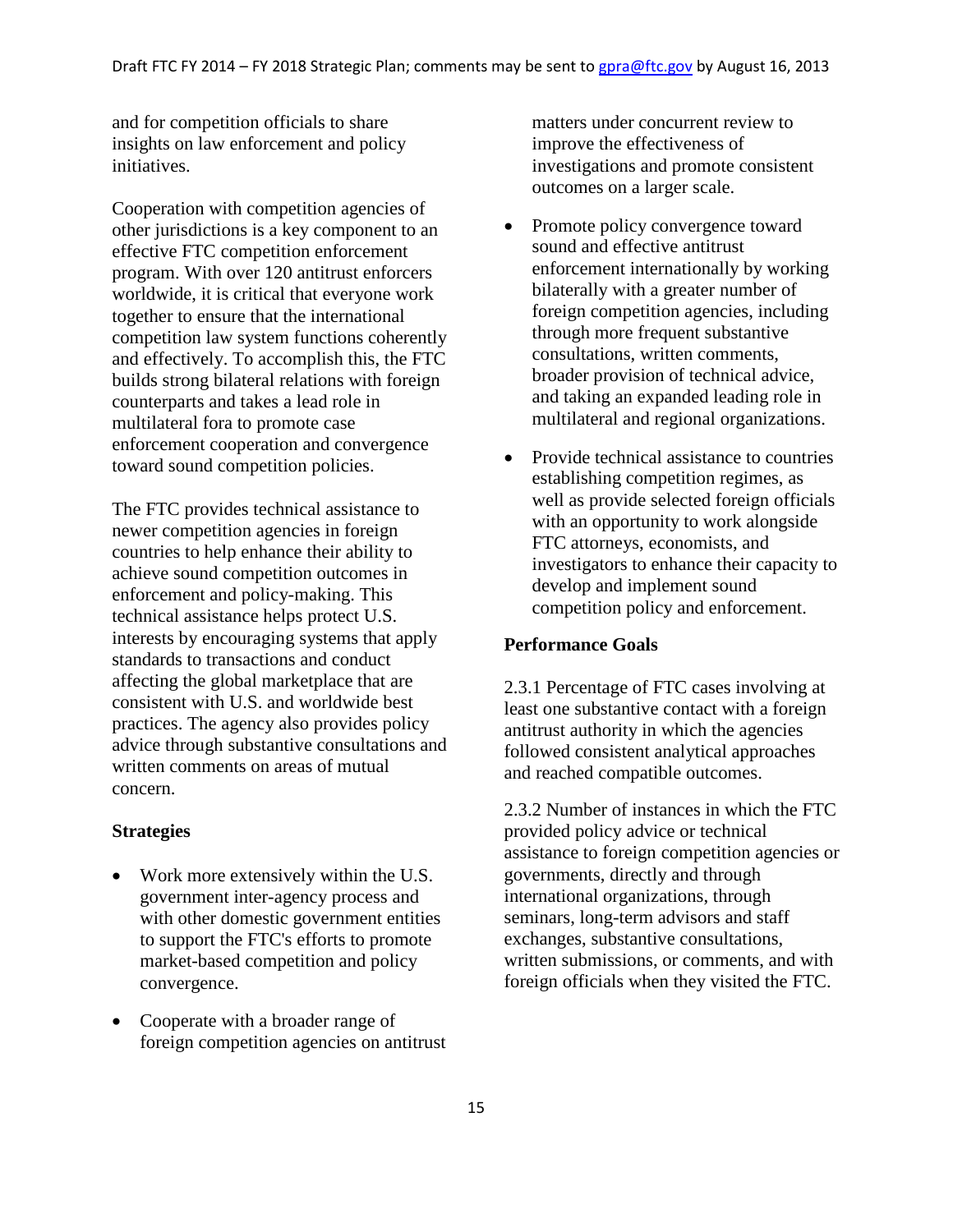# **STRATEGIC GOAL 3 – ADVANCE ORGANIZATIONAL PERFORMANCE**

The FTC believes that advancing organizational performance at all levels creates a strong foundation for overall mission success. The agency's work in Strategic Goal 3 highlights ongoing efforts to advance organizational performance that enhances the agency's ability to focus on protecting consumers and maintaining competition.

Goal 3 is inherently collaborative, and primarily encompasses key management areas in the FTC: human capital, infrastructure and security, information technology resources, finance and acquisition, and equality of opportunity in employment. These efforts foster leadership and accountability across the agency and establish a culture of customer service, constituent responsiveness, and effective planning, administration, and management. Employees at all levels are expected to show leadership in their areas of responsibility by exhibiting a willingness to develop and coach others, a commitment to teamwork, and a drive to find innovative solutions.

#### **External factors**

Various external factors could impact the achievement of Goal 3 objectives. For example, **changes** in requirements for human capital, security, information and records management, Freedom of Information Act (FOIA), or government-wide financial management may cause a shift in priorities or change how the FTC approaches the work.

#### **Evaluations**

The agency rigorously reviews its management functions.

- The FTC's financial statements are audited annually, which encompasses a thorough overview of the agency's financial position and various transactions throughout the fiscal year.
- The FTC conducts risk assessment reviews of the agency's programs. These reviews assist management in identifying high-risk areas and implementing appropriate risk management strategies where necessary. In addition, the agency performs targeted reviews of internal controls. The areas targeted for review are determined by several factors, including risk assessment, management input, prior audits and reviews results and external (regulatory) environment. Management evaluates the results from the internal control reviews to determine what processes should be modified to strengthen controls and/or improve efficiency.
- In the information technology arena, annual FISMA reviews are conducted, and the agency reviews and acts on any areas that need improvement.
- In the area of human capital, FTC regularly reviews and acts on the results of the Office of Personnel Management's Annual Federal Employee Viewpoint Survey. Several areas that OPM periodically examines include a Human Capital Management Evaluation, a Delegated Examining Unit Examination, and Performance Assessments of General Schedule and Senior Executive Service Performance Management Systems. The Equal Employment Opportunity Commission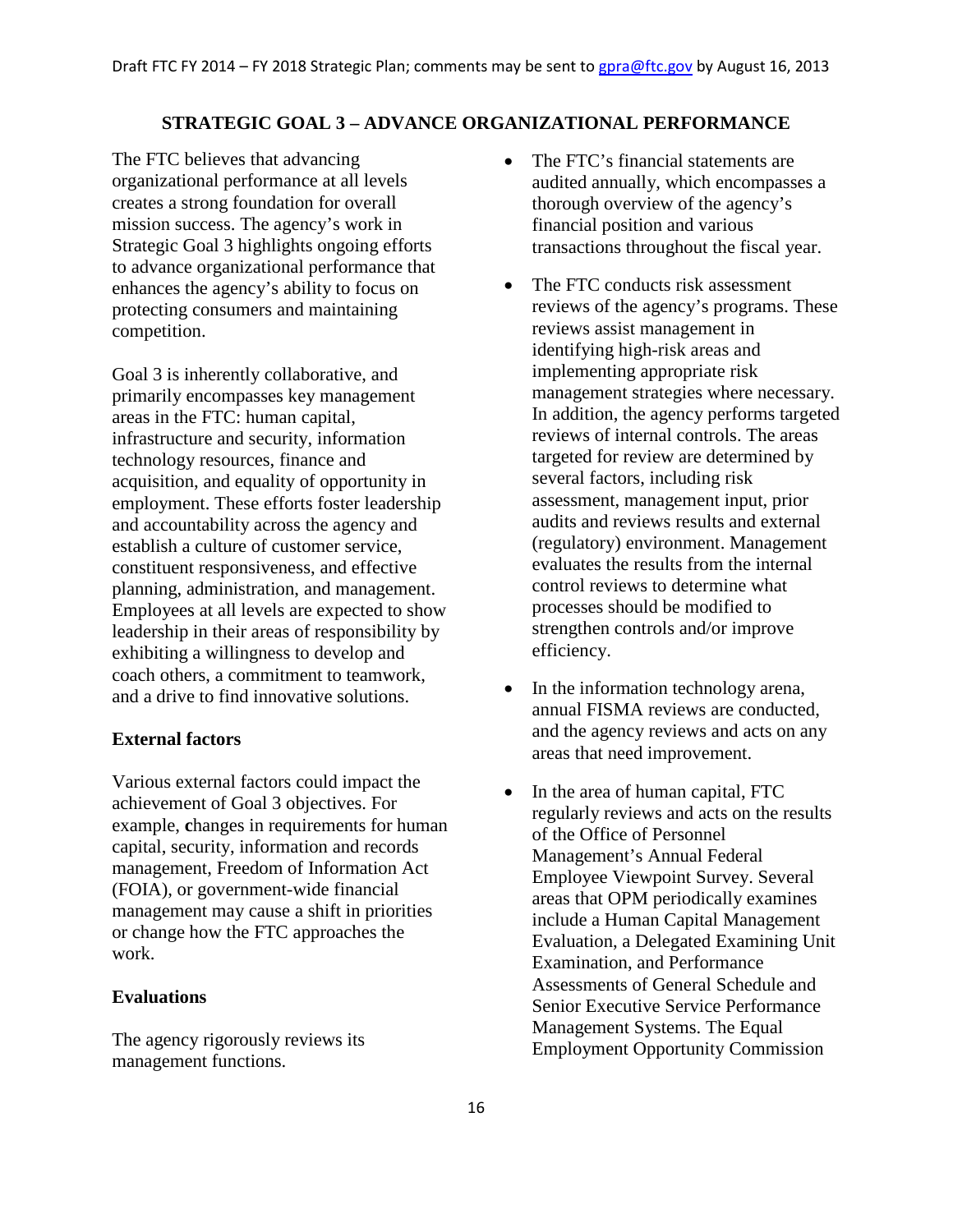may also perform technical assistance visits or program reviews.

In addition, the FTC looks to outside groups, such as the Office of the Inspector General, for independent reviews of its activities.

# **Objective 3.1 Optimize resource management and infrastructure.**

The creation, modernization, and maintenance of physical, financial and information resources and infrastructure not only provides for a safe, secure, and efficient workplace but also helps the agency to achieve its mission and respond to, and anticipate, future agency needs.

These efforts span several FTC offices and functions. For example, the agency's Continuity of Operations Plan (COOP) ensures that the agency can respond to, and recover from, an emergency situation effectively. The FTC is also committed to effective and efficient management of information resources, and is transitioning to managing most information resources electronically, for example, by developing and implementing a web-based system for public filings in all FTC administrative litigation proceedings. This transition will enable staff to perform their work more efficiently, facilitate public access, and protect sensitive information from inappropriate access.

Ensuring that the FTC has effective information technology (IT) infrastructure is vital to meeting the Commission's strategic goals. The Office of the Chief Information Officer delivers value by identifying and providing a host of critical high quality, lowrisk IT services that are agile enough to meet Commission business needs.

The FTC believes in the importance of accountability and transparency, as shown through resource stewardship and financial oversight activities. The work in this area covers a wide range of administrative and operational efforts, such as formulating and executing the agency budget, managing acquisition activities, overseeing the internal control program, managing accounting operations, spearheading audit resolution, and ensuring compliance with financial management laws and regulations.

This transparency is also evident in the FTC's work to improve internet access to public agency documents. With respect to public documents newly approved or authorized by the Commission, the FTC will continue to post text-searchable electronic versions on the public FTC website in conjunction with applicable news releases. As resource levels permit, the Commission will also continue to post public documents generated prior to the establishment of the FTC's website in 1996.

#### **Strategies**

- Improvement of the effectiveness and efficiency of financial management operations. Over the next five years, the FTC plans to fully integrate procurement and core financial systems. This complete financial management system will strengthen the agency's internal controls, improve efficiency of the procurement process, and provide agency staff with timely information regarding budget execution and the availability of funds.
- Improvement of agency IT services by building redundancy into the FTC's IT infrastructure to support vital services, creating virtual computing environments to consolidate the management and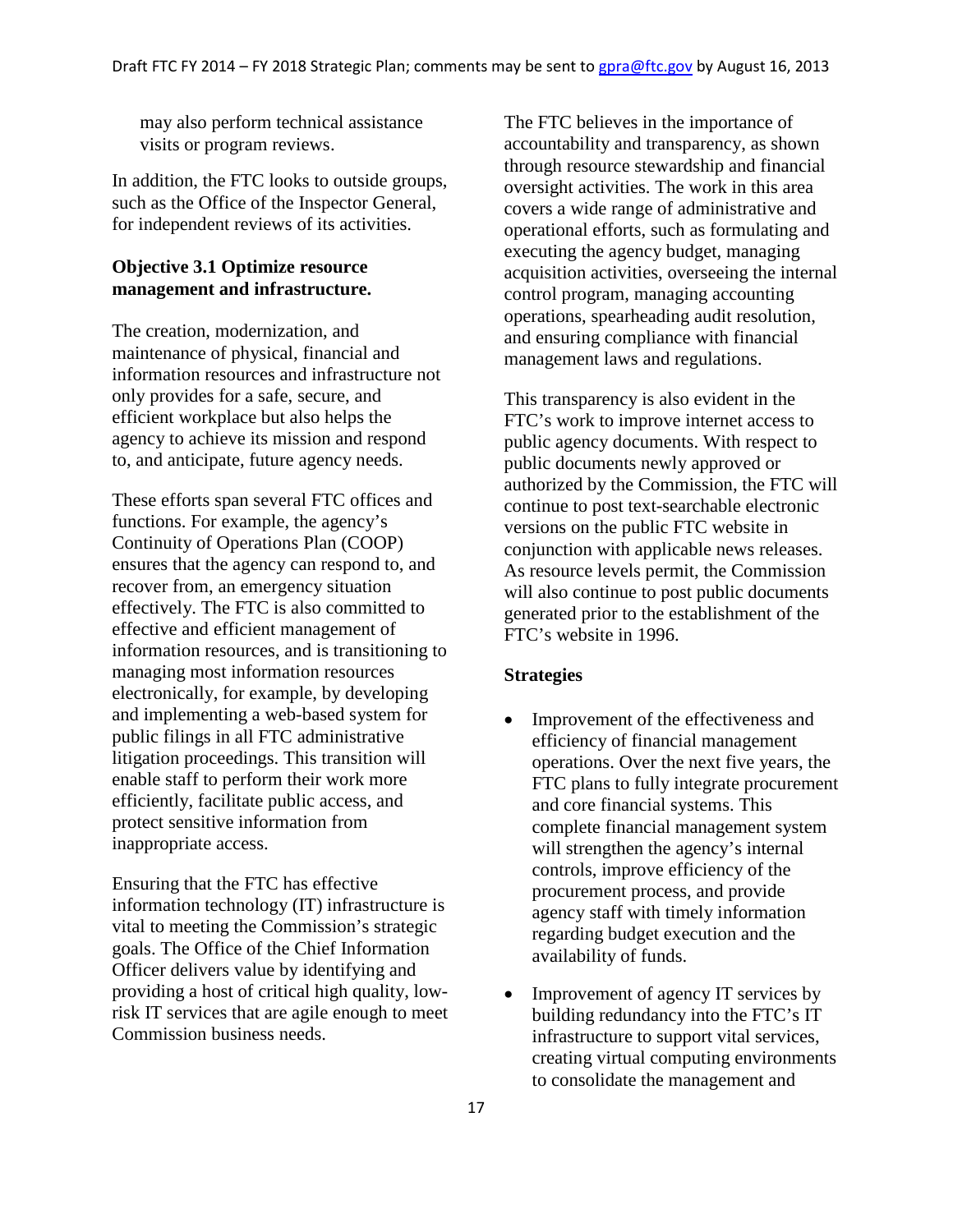utilization of IT resources, and investing in new technologies to further support the FTC's mission.

- Transition to electronic information resource management by: 1) Developing an agency-wide information governance policy. The policy will cover file structures for organizing information, mandatory and optional metadata (searchable information about the document), document naming conventions, access restrictions, and retention rules and triggers. 2) Implementing an Electronic Content Management (ECM) system which staff will use to draft, collaborate on, and finalize work, including consumer protection and competition case filings. The ECM system will enable us to maintain agency records in a secure electronic format for the required retention period and to transfer permanent agency records to NARA.
- Reduction of the agency's energy consumption and promotion of recycling of materials and equipment. Improvements that yield the greatest benefit relative to cost will be incorporated into the development of a new performance indicator.

# **Performance Goals**

3.1.1 A favorable Continuity of Operations (COOP) rating.

3.1.2 Availability of information technology systems.

3.1.3 Achieving a favorable (unqualified) audit opinion from the agency's independent financial statement auditors.

3.1.4 Average number of days for the FTC to release information in response to a

simple FOIA request.

# **Objective 3.2 Cultivate a highperforming, diverse, and engaged workforce.**

This objective encompasses leadership and knowledge management, a results-oriented performance culture, talent management, and job satisfaction. The FTC uses an integrated approach to link human capital programs and policies to agency mission, goals, and strategies and to provide continuous improvement in efficiency and effectiveness. The objective captures the FTC's work and ensures the presence of the right talent in the right positions at the right time to meet the challenges of the  $21<sup>st</sup>$ century. It also captures efforts to tap into the rich resources of the global community and ensure fairness in the workplace. By attracting, developing, motivating, and retaining a high performing, diverse, inclusive, and engaged workforce, the FTC advances organizational performance. By having a workforce that looks like and draws from the consumers it protects, the FTC strengthens its ability to meet its mission.

The FTC uses the Federal Employee Viewpoint Survey administered by OPM to measure success in this objective. The survey focuses on employees' perceptions of critical areas of their work life and workforce management, and measures factors that influence whether employees want to join, stay, and help their agency meet its mission.

In addition, the FTC uses Management Directive 715 (MD-715), which is submitted by the agency to the U.S. Equal Employment Opportunity Commission on an annual basis. MD-715 is a tool for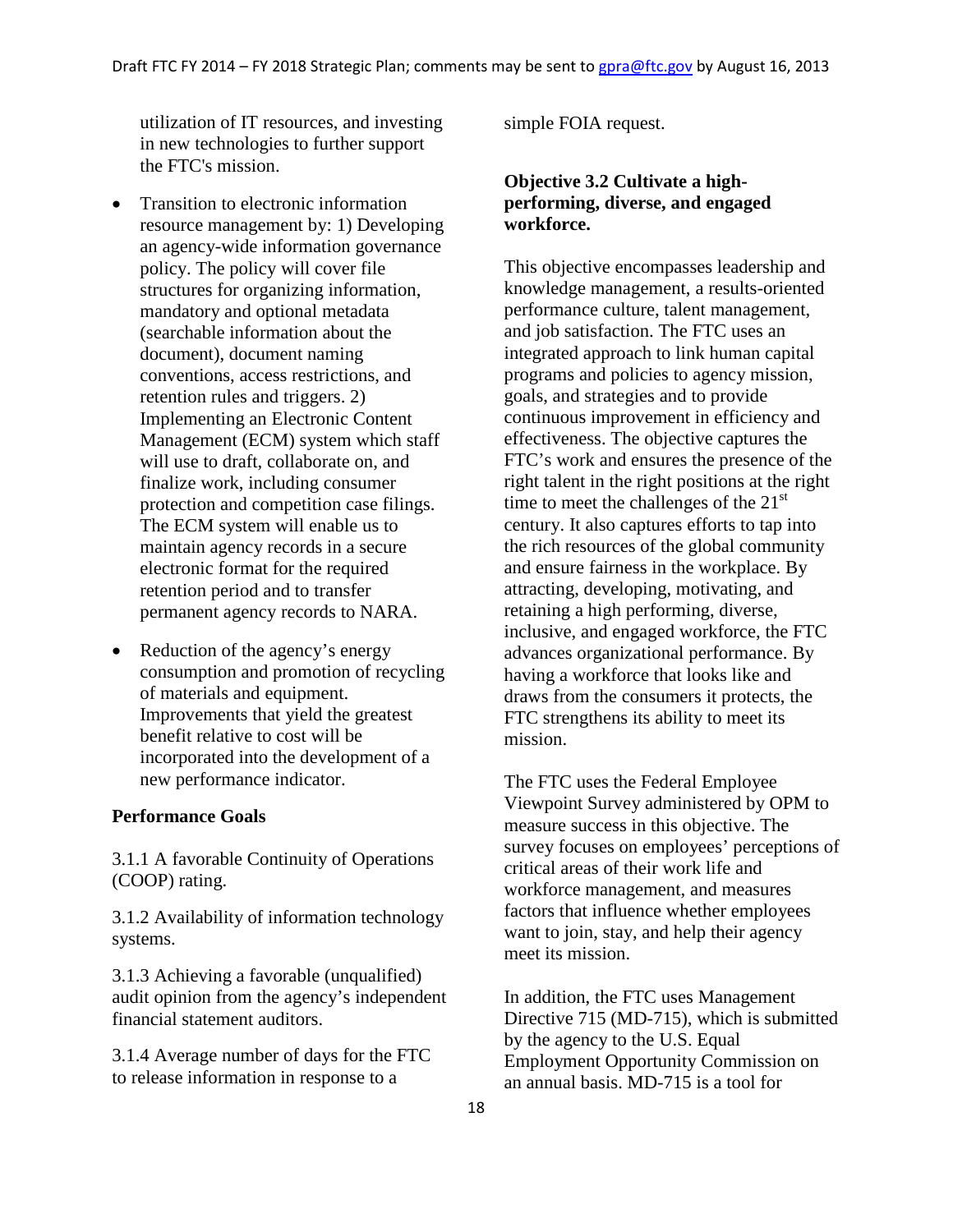agencies to use to ensure that all workers are competing on a fair and level playing field and have the opportunity to achieve their fullest potential.

# **Strategies**

- One of the key strategies to achieving this objective entails using integrated workforce planning to identify and fulfill current and future human capital needs to carry out the agency's mission and implementing programs and processes to enable us to recruit, develop, and retain a highly qualified and diverse workforce.
- The FTC strives to create an agencywide performance culture that focuses on individual and organizational

accountability toward achieving the FTC's programmatic goals and priorities. The agency also seeks to achieve this objective by providing quality training and outreach to staff.

# **Performance Goals**

3.2.1 FTC achieves a high ranking in the Best Places to Work in the Federal Government.

3.2.2 The extent employees believe the FTC has the talent necessary to achieve organizational goals.

3.2.3 The extent employees believe the FTC encourages an environment that is open, diverse, and inclusive.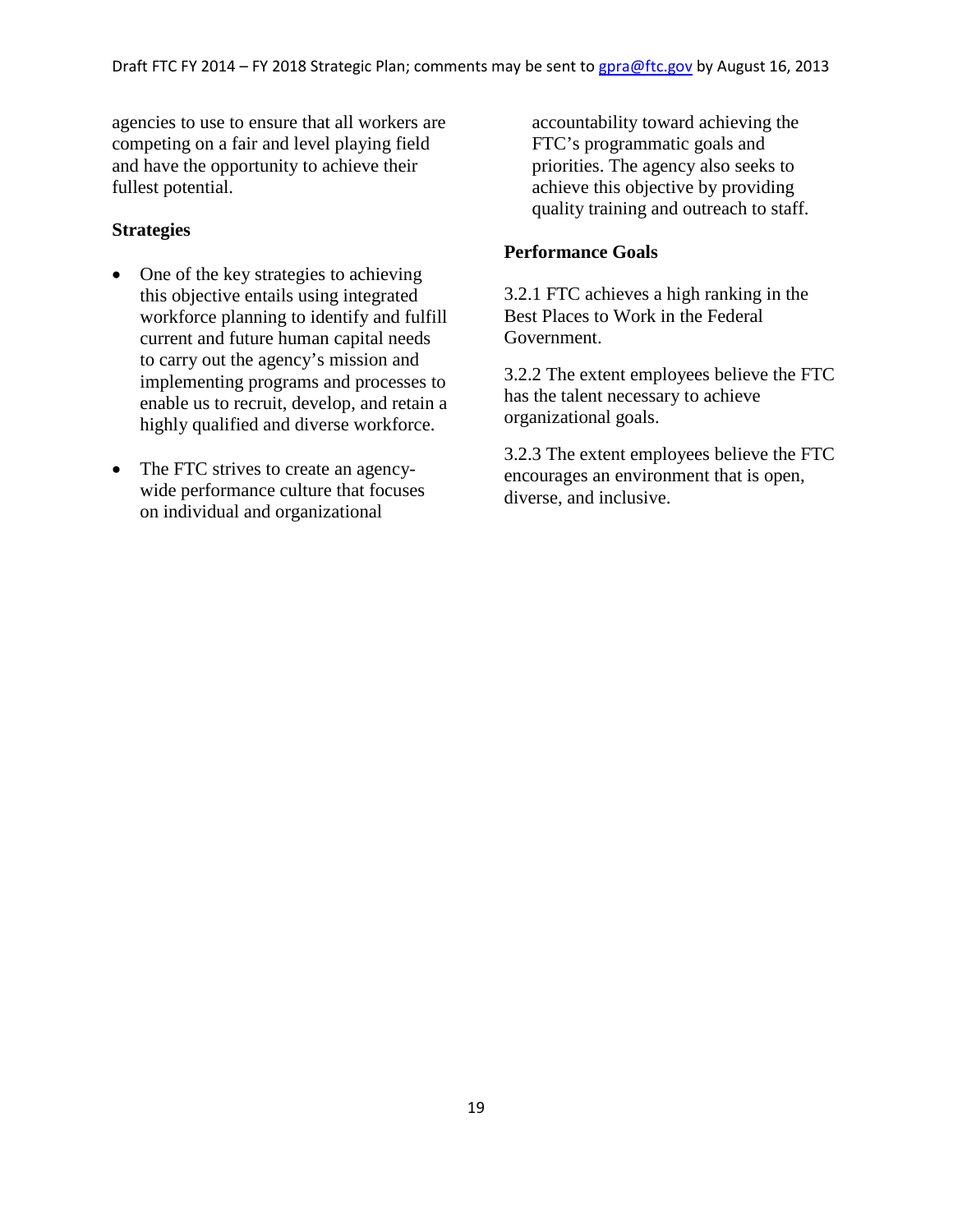Draft FTC FY 2014 - FY 2018 Strategic Plan; comments may be sent to **gpra@ftc.gov** by August 16, 2013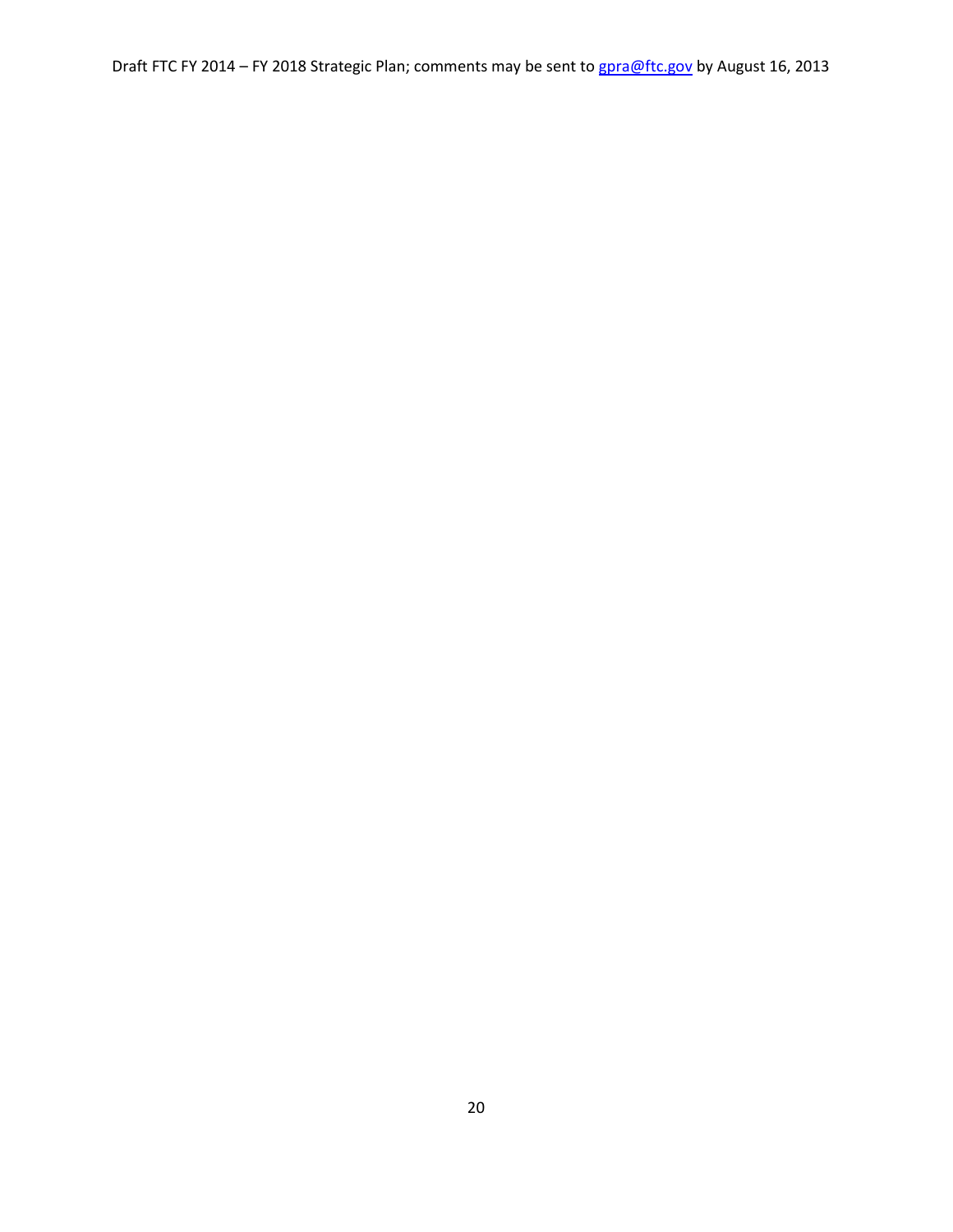## **APPENDIX OF PERFORMANCE GOALS**

*\* Key Performance Goal*

#### **Goal 1 – Protect Consumers**

Objective 1.1 Identify and take actions to address deceptive or unfair practices that harm consumers.

- 1.1.1 Percentage of the FTC's consumer protection law enforcement actions that targeted the subject of consumer complaints to the FTC.
- 1.1.2 Rate of customer satisfaction with the FTC's Consumer Response Center.
- \*1.1.3 Total consumer savings compared to the amount of FTC resources allocated to consumer protection law enforcement. *(New)*
- \*1.1.4 Amount of money the FTC returned to consumers and forwarded to the U.S. Treasury. *(New)*

Objective 1.2 Provide the public with knowledge and tools to prevent harm to consumers.

- 1.2.1 Rate of consumer satisfaction with FTC consumer education websites.
- \*1.2.2 Number of federal, state, local, international, and private partnerships to maximize the reach of consumer and business education campaigns. *(New)*
- 1.2.3 Number of workshops and conferences the FTC convened that address consumer protection problems. *(New)*
- 1.2.4 Number of consumer protection reports the FTC released. *(New)*

Objective 1.3 Collaborate with domestic and international partners to enhance consumer protection.

- 1.3.1 Number of investigations or cases in which the FTC and other U.S. federal, state and local government agencies shared evidence or information that contributed to FTC law enforcement actions or enhance consumer protection. *(New)*
- \*1.3.2 Number of investigations or cases in which the FTC obtained foreign-based evidence or information or engages in other mutual assistance that contributed to FTC law enforcement actions, or in which the FTC cooperated with foreign agencies and/or multilateral organizations on enforcement matters.
- 1.3.3 Number of instances of policy advice or technical assistance provided to foreign consumer protection and private agencies, directly and through international organizations, through seminars, substantive consultations, written submissions, or comments, and direct work with foreign agency officials who visit the FTC.
- 1.3.4 Percentage of consumer protection advocacy matters filed with entities including federal and state legislatures, agencies, or courts that are successful in whole or in part. *(New)*

#### **Goal 2 – Maintain Competition**

Objective 2.1 Identify and take actions to address anticompetitive mergers and practices that cause harm to consumers.

- \*2.1.1 Percentage of actions to maintain competition in substantial merger and nonmerger investigations.
- 2.1.2 Consumer savings through merger actions taken to maintain competition.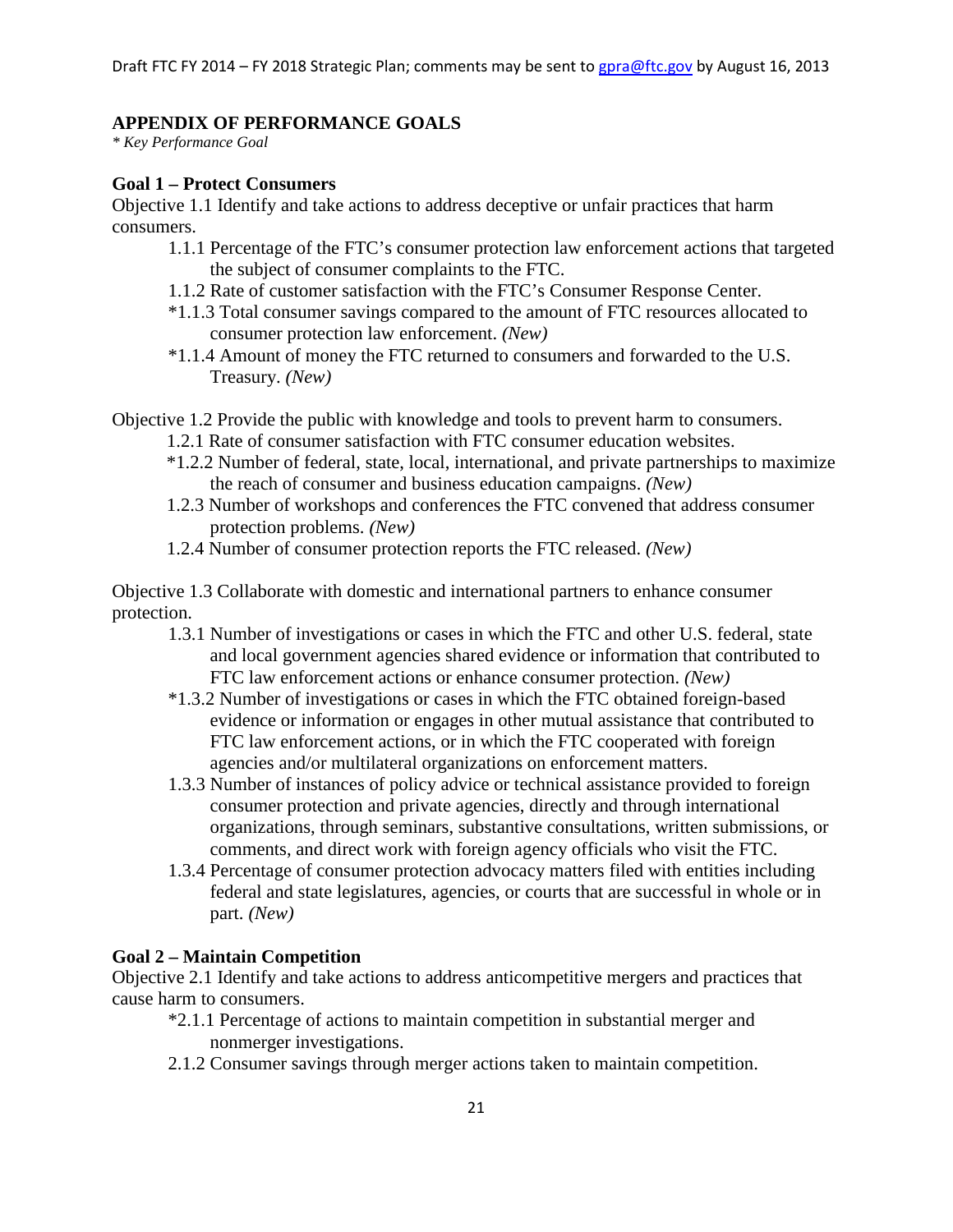- \*2.1.3 Total consumer savings compared to the amount of FTC resources allocated to the merger program.
- 2.1.4 Consumer savings through nonmerger actions taken to maintain competition.
- \*2.1.5 Total consumer savings compared to the amount of FTC resources allocated to the nonmerger program.

Objective 2.2 Engage in effective research and stakeholder outreach to promote competition, advance its understanding, and create awareness of its benefits to consumers.

- 2.2.1 Number of workshops, seminars, conferences, and hearings convened or cosponsored that involve significant competition-related issues.
- 2.2.2 Number of reports and studies the FTC issued on key competition-related topics.
- 2.2.3 Percentage of competition advocacy matters filed with entities including federal and state legislatures, agencies, or courts that were successful, in whole or in part. *(New)*

Objective 2.3 Collaborate with domestic and international partners to preserve and promote competition.

- \*2.3.1 Percentage of FTC cases involving at least one substantive contact with a foreign antitrust authority in which the agencies followed consistent analytical approaches and reached compatible outcomes.
- 2.3.2 Number of instances in which the FTC provides policy advice or technical assistance to foreign competition agencies or government, directly and through international organizations, through seminars, long-term advisors and staff exchanges, substantive consultations, written submissions, or comments, and with foreign officials when they visit the FTC. (*New*)

# **Goal 3 – Advance Organizational Performance**

Objective 3.1 Optimize resource management and infrastructure.

- 3.1.1 A favorable Continuity of Operations (COOP) rating.
- 3.1.2 Availability of information technology systems.
- 3.1.3 Achieving a favorable (unqualified) audit opinion from the agency's independent financial statement auditors.
- 3.1.4 Average number of days for the FTC to release information in response to a simple FOIA request. *(New)*

# Objective 3.2 Cultivate a high-performing, diverse, and engaged workforce.

- 3.2.1 FTC achieves a high ranking in the Best Places to Work in the Federal Government. *(New)*
- \*3.2.2 The extent employees believe the FTC has the talent necessary to achieve organizational goals.
- 3.2.3 The extent employees believe the FTC encourages an environment that is open, diverse, and inclusive. *(New)*